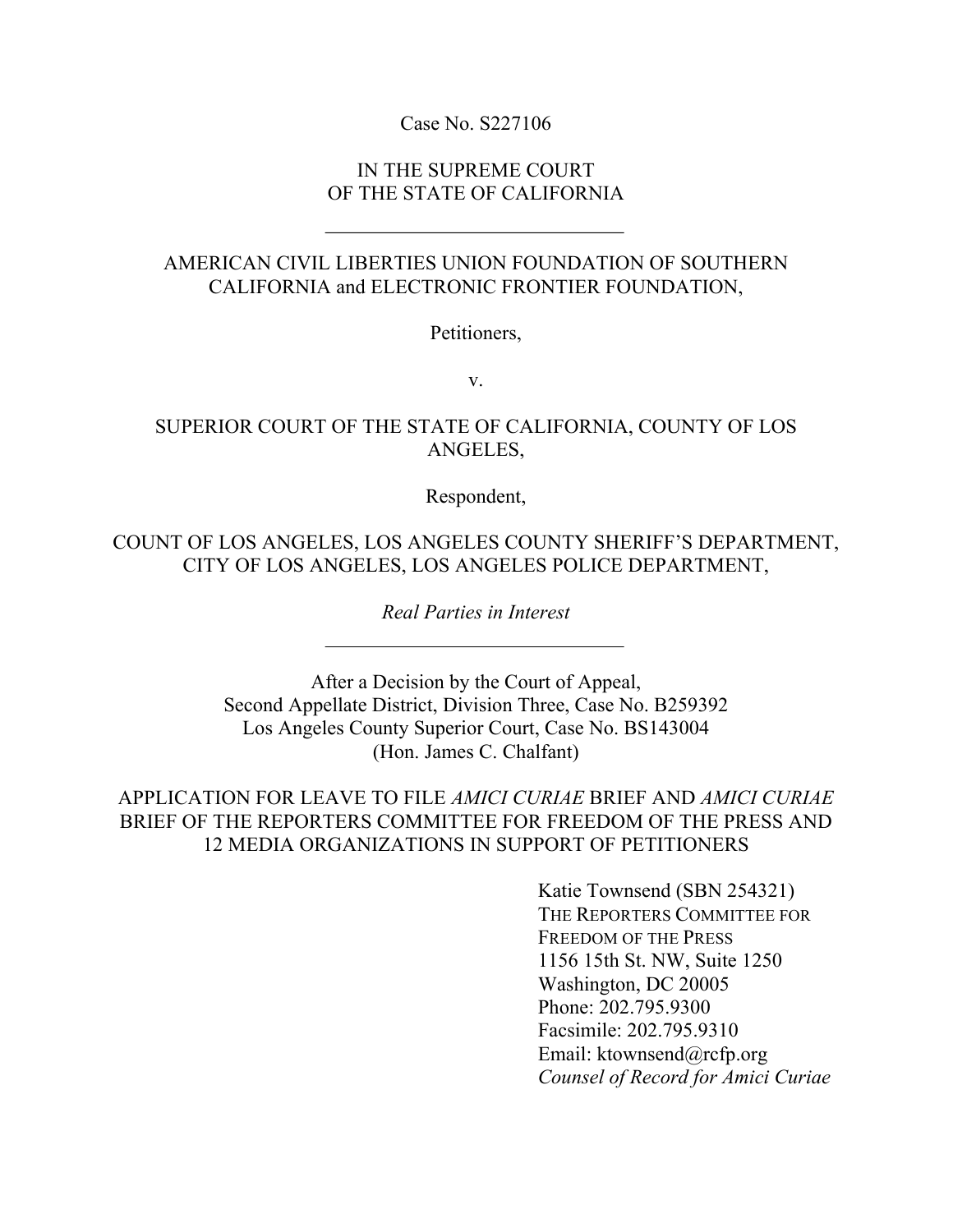## **TO THE HONORABLE CHIEF JUSTICE AND HONORABLE ASSOCIATE JUSTICES OF THE CALIFORNIA SUPREME COURT:**

Pursuant to rule 8.520, subdivision (f), of the California Rules of Court, the Reporters Committee for Freedom of the Press (the "Reporters Committee"), American Society of News Editors, Association of Alternative Newsmedia, California Newspaper Publishers Association, Californians Aware, The Center for Investigative Reporting, First Amendment Coalition, Los Angeles Times Communications LLC, The McClatchy Company, The National Press Club, National Press Photographers Association, Online News Association, and Society of Professional Journalists (collectively, "*Amici*") respectfully request leave to file the attached brief as *amici curiae* in support of Petitioners.

#### **I. INTEREST OF** *AMICI CURIAE*

The Reporters Committee for Freedom of the Press is an unincorporated nonprofit association of reporters and editors that works to safeguard the First Amendment's guarantee of a free and unfettered press, and the public's right to be informed, through the news media, about the government. The Reporters Committee has provided guidance and research in First Amendment and freedom of information litigation since 1970.

With some 500 members, American Society of News Editors ("ASNE") is an organization that includes directing editors of daily newspapers throughout the Americas. ASNE changed its name in April 2009 to American Society of News Editors and approved broadening its membership to editors of online news providers and academic leaders. Founded in 1922 as American Society of Newspaper Editors, ASNE is active in a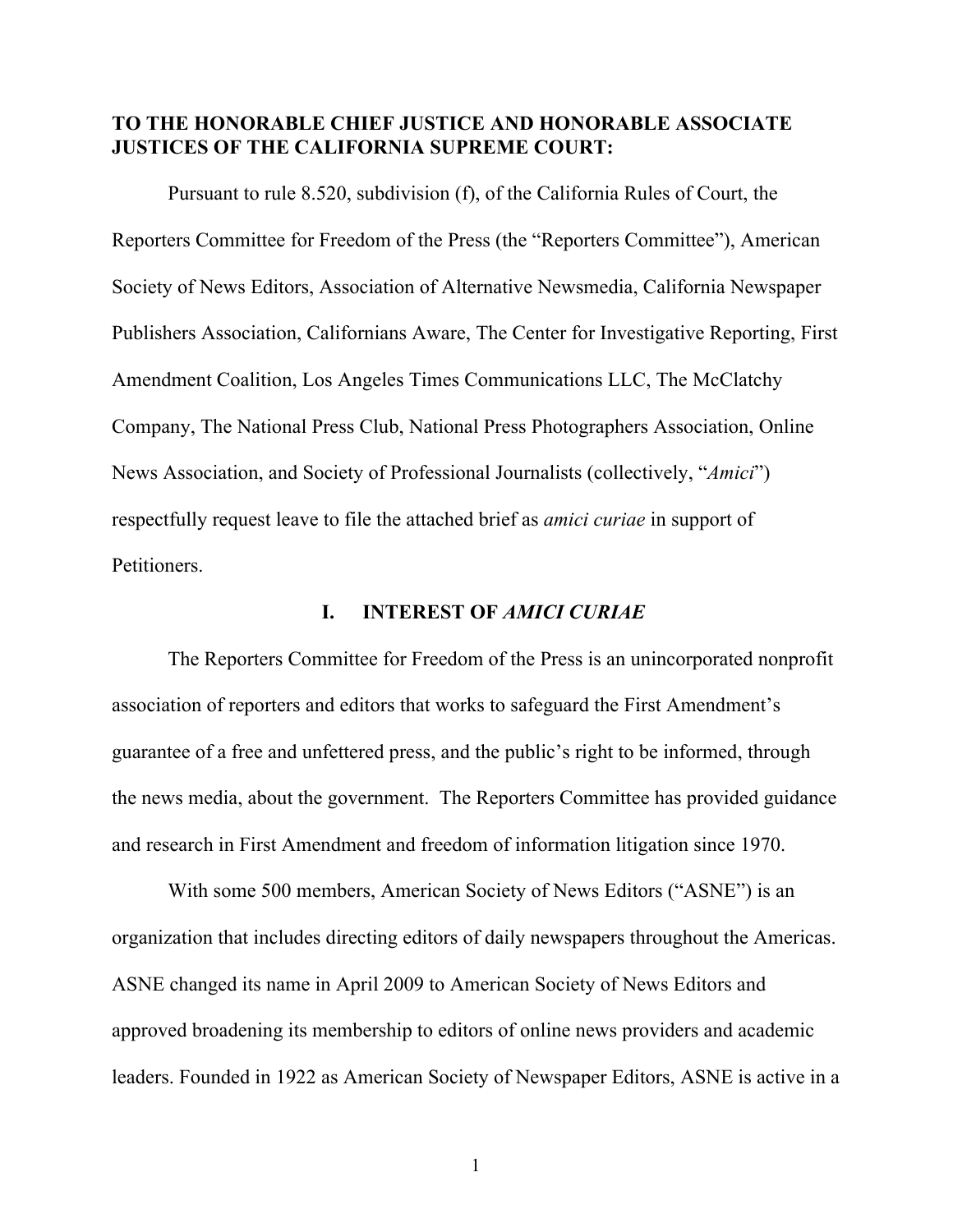number of areas of interest to top editors with priorities on improving freedom of information, diversity, readership and the credibility of newspapers.

Association of Alternative Newsmedia ("AAN") is a not-for-profit trade association for 130 alternative newspapers in North America, including weekly papers like The Village Voice and Washington City Paper. AAN newspapers and their websites provide an editorial alternative to the mainstream press. AAN members have a total weekly circulation of seven million and a reach of over 25 million readers.

The California Newspaper Publishers Association ("CNPA") is a nonprofit trade association representing the interests of nearly 850 daily, weekly and student newspapers throughout California. For over 130 years, CNPA has worked to protect and enhance the freedom of speech guaranteed to all citizens and to the press by the First Amendment of the United States Constitution and Article 1, Section 2 of the California Constitution. CNPA has dedicated its efforts to protect the free flow of information concerning government institutions in order for newspapers to fulfill their constitutional role in our democratic society and to advance the interest of all Californians in the transparency of government operations.

Californians Aware is a nonpartisan nonprofit corporation organized under the laws of California and eligible for tax exempt contributions as a 501(c)(3) charity pursuant to the Internal Revenue Code. Its mission is to foster the improvement of, compliance with and public understanding and use of, the California Public Records Act and other guarantees of the public's rights to find out what citizens need to know to be truly self-governing, and to share what they know and believe without fear or loss.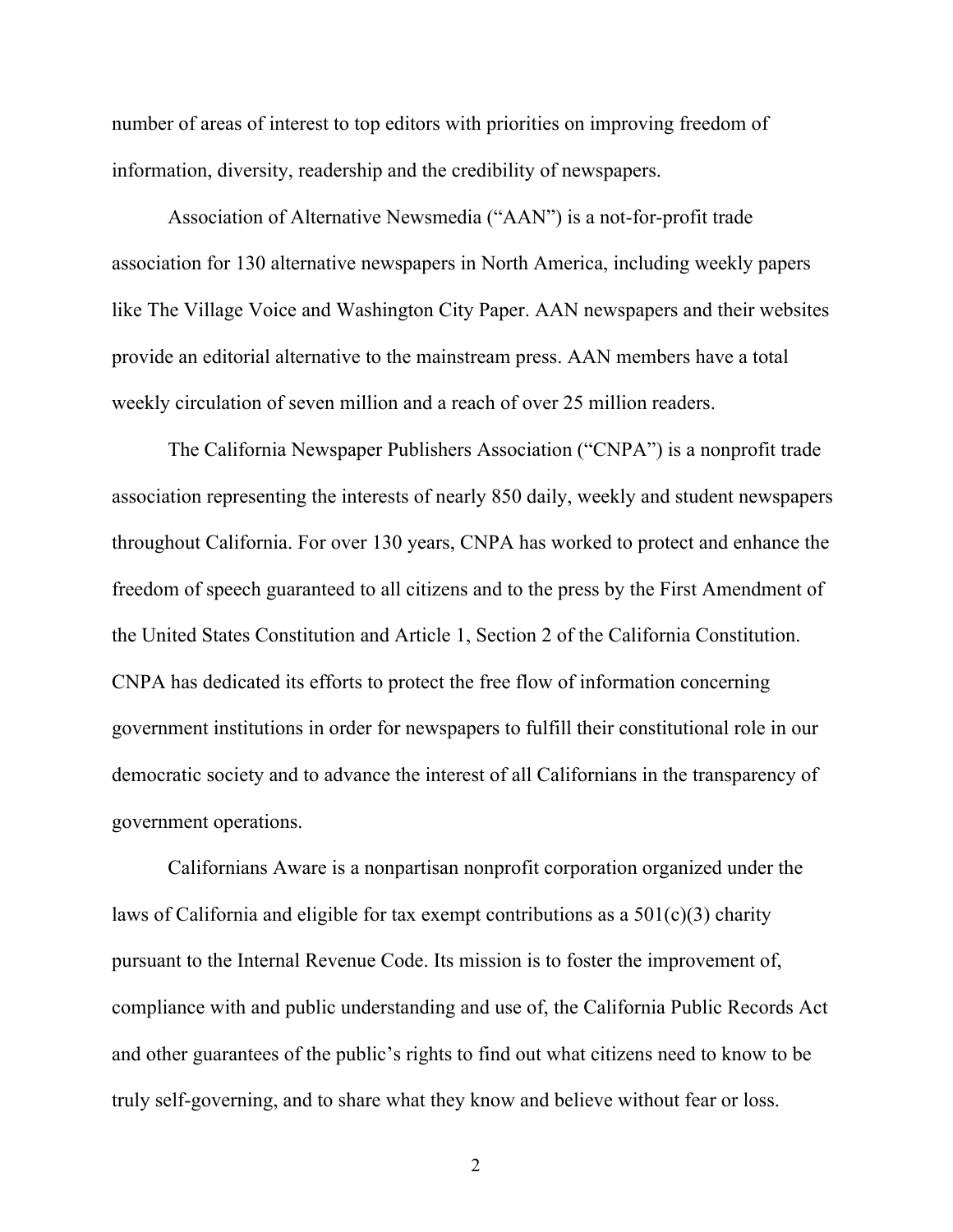The Center for Investigative Reporting (CIR) believes journalism that moves citizens to action is an essential pillar of democracy. Since 1977, CIR has relentlessly pursued and revealed injustices that otherwise would remain hidden from the public eye. Today, we're upholding this legacy and looking forward, working at the forefront of journalistic innovation to produce important stories that make a difference and engage you, our audience, across the aisle, coast to coast and worldwide.

First Amendment Coalition is a nonprofit public interest organization dedicated to defending free speech, free press and open government rights in order to make government, at all levels, more accountable to the people. The Coalition's mission assumes that government transparency and an informed electorate are essential to a selfgoverning democracy. To that end, we resist excessive government secrecy (while recognizing the need to protect legitimate state secrets) and censorship of all kinds.

Los Angeles Times Communications LLC publishes the Los Angeles Times, the largest metropolitan daily newspaper in the country. The Los Angeles Times operates the website www.latimes.com, a leading source of national and international news.

The McClatchy Company, through its affiliates, is the third-largest newspaper publisher in the United States with 29 daily newspapers and related websites as well as numerous community newspapers and niche publications.

The National Press Club is the world's leading professional organization for journalists. Founded in 1908, the Club has 3,100 members representing most major news organizations. The Club defends a free press worldwide. Each year, the Club holds over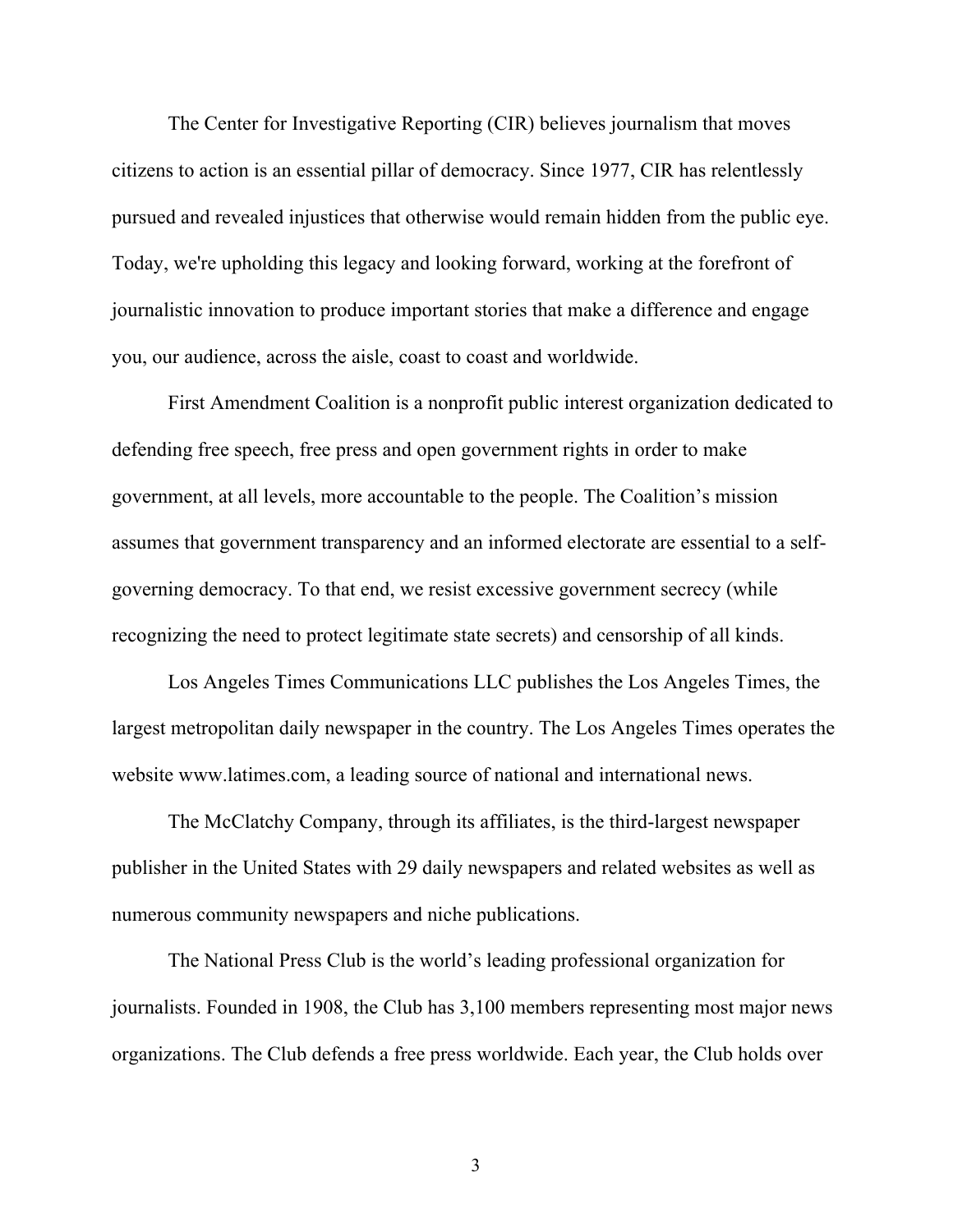2,000 events, including news conferences, luncheons and panels, and more than 250,000 guests come through its doors.

The National Press Photographers Association ("NPPA") is a 501(c)(6) non-profit organization dedicated to the advancement of visual journalism in its creation, editing and distribution. NPPA's approximately 7,000 members include television and still photographers, editors, students and representatives of businesses that serve the visual journalism industry. Since its founding in 1946, the NPPA has vigorously promoted the constitutional rights of journalists as well as freedom of the press in all its forms, especially as it relates to visual journalism. The submission of this brief was duly authorized by Mickey H. Osterreicher, its General Counsel.

Online News Association ("ONA") is the world's largest association of online journalists. ONA's mission is to inspire innovation and excellence among journalists to better serve the public. ONA's more than 2,000 members include news writers, producers, designers, editors, bloggers, technologists, photographers, academics, students and others who produce news for the Internet or other digital delivery systems. ONA hosts the annual Online News Association conference and administers the Online Journalism Awards. ONA is dedicated to advancing the interests of digital journalists and the public generally by encouraging editorial integrity and independence, journalistic excellence and freedom of expression and access.

Society of Professional Journalists ("SPJ") is dedicated to improving and protecting journalism. It is the nation's largest and most broad-based journalism organization, dedicated to encouraging the free practice of journalism and stimulating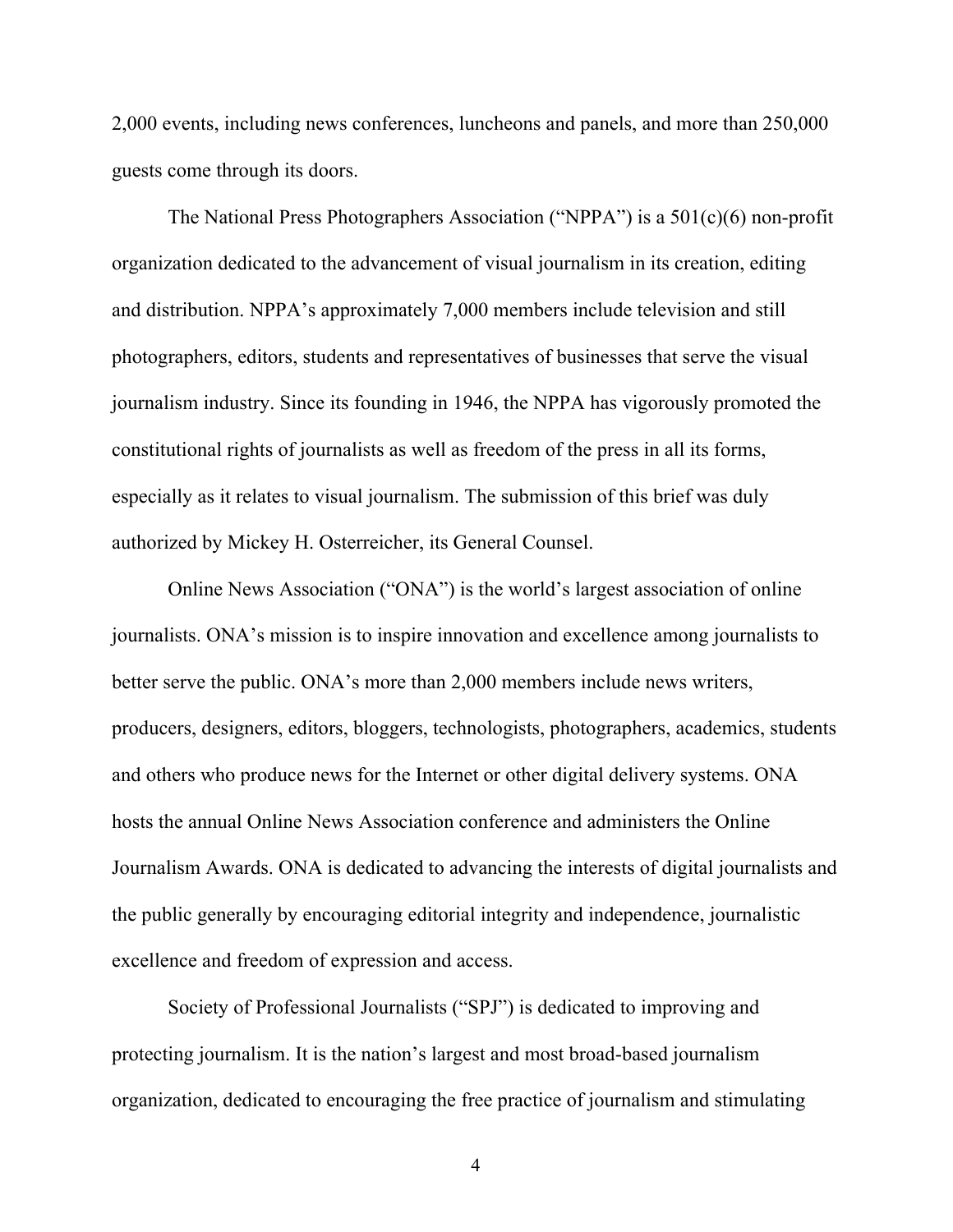high standards of ethical behavior. Founded in 1909 as Sigma Delta Chi, SPJ promotes the free flow of information vital to a well-informed citizenry, works to inspire and educate the next generation of journalists and protects First Amendment guarantees of freedom of speech and press.

This case is of significant interest to *Amici* because the decision of the Court of Appeal, Second Appellate District, Division Three, undermines core provisions of the California Public Records Act, Government Code § 6250, *et seq*. (hereinafter, the "PRA") that ensure meaningful public access to police records that are not gathered in connection with a criminal investigation. In *Haynie v. Superior Ct.* (2001) 26 Cal.4th 1061, 1071 ("*Haynie*"), this Court held that the "records of investigation exempted under section 6254(f) encompass only those investigations undertaken for the purpose of determining whether a violation of law may occur or has occurred." Until now, this Court has not been called upon to decide whether records generated by an automated data-collection process may constitute records of an "investigation" that are exempt from disclosure under Section 6254, subdivision (f), of the PRA.

*Amici* agree with Petitioners' position that the decision below improperly expands the scope of the so-called investigatory records exemption found in Section 6254, subdivision (f), and impermissibly disregards the California Constitution's mandate to construe the PRA broadly in order to "further[] the people's right of access." (Cal. Const. Art. I, § 3(b)(2).) *Amici*, as representatives and members of the news media who frequently rely upon public records statutes like the PRA to gather and report news of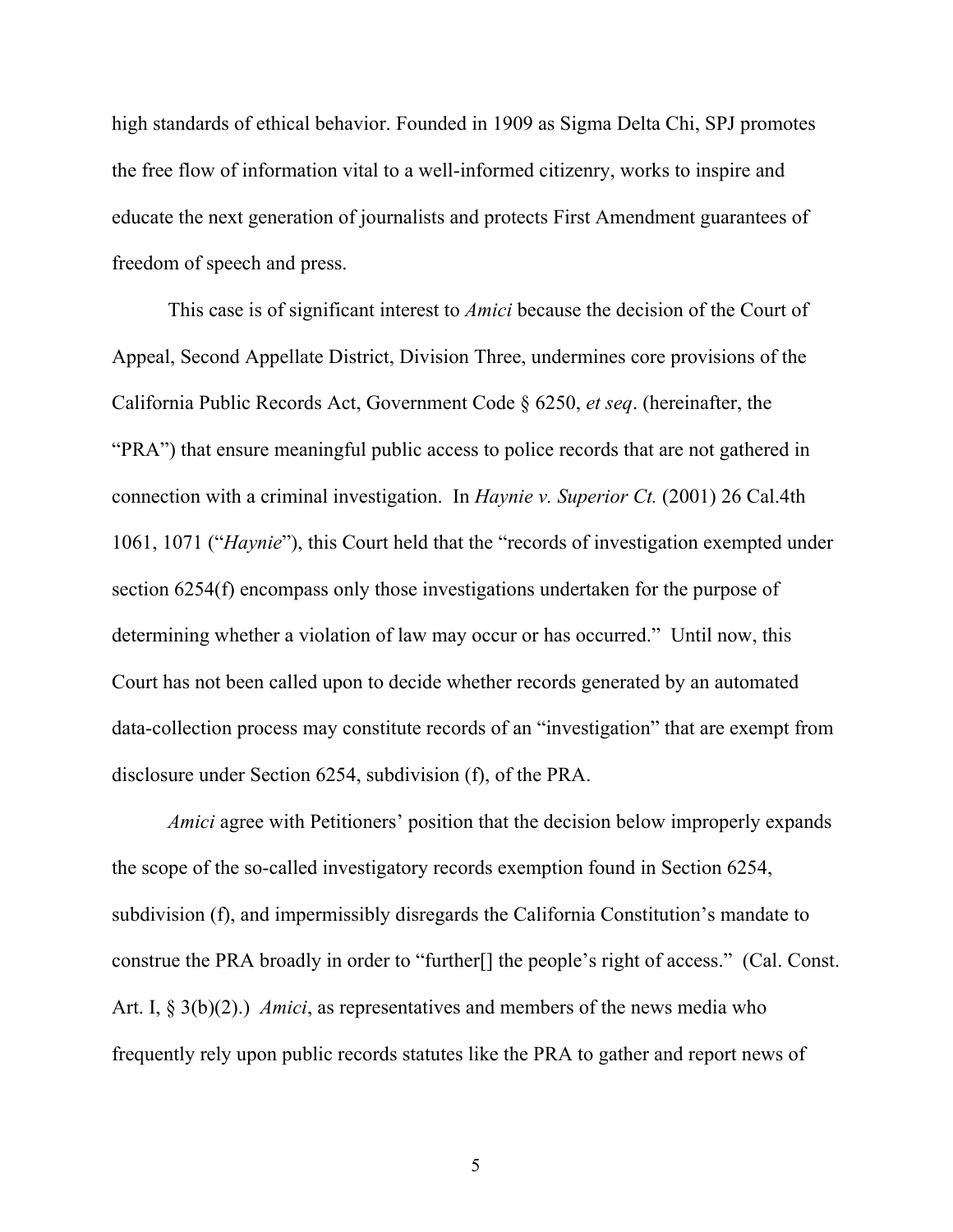vital public concern, have a substantial interest in ensuring that the PRA remains a strong and effective tool for obtaining information about law enforcement activities.

Accordingly, *Amici* respectfully request that this Court accept and file the attached *amici curiae* brief.

# /s/ Katie Townsend

Katie Townsend (SBN 254321) THE REPORTERS COMMITTEE FOR FREEDOM OF THE PRESS 1156 15th St. NW, Suite 1250 Washington, DC 20005 Phone: 202.795.9300 Facsimile: 202.795.9310 Email: ktownsend@rcfp.org *Counsel of Record for Amici Curiae*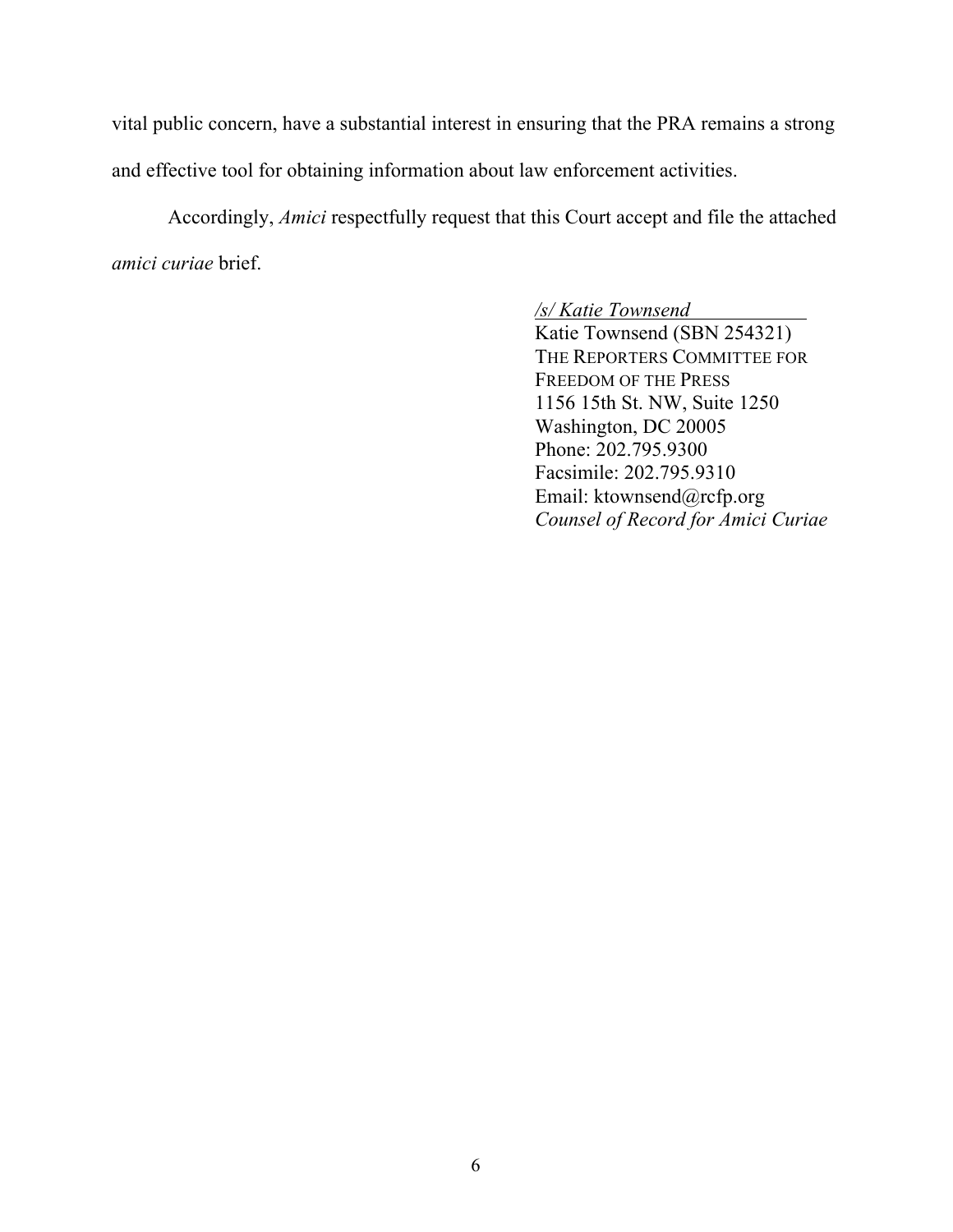## Case No. S227106

## IN THE SUPREME COURT OF THE STATE OF CALIFORNIA

# AMERICAN CIVIL LIBERTIES UNION FOUNDATION OF SOUTHERN CALIFORNIA and ELECTRONIC FRONTIER FOUNDATION,

Petitioners,

v.

# SUPERIOR COURT OF THE STATE OF CALIFORNIA, COUNTY OF LOS ANGELES,

Respondent,

COUNT OF LOS ANGELES, LOS ANGELES COUNTY SHERIFF'S DEPARTMENT, CITY OF LOS ANGELES, LOS ANGELES POLICE DEPARTMENT,

*Real Parties in Interest*

After a Decision by the Court of Appeal, Second Appellate District, Division Three, Case No. B259392 Los Angeles County Superior Court, Case No. BS143004 (Hon. James C. Chalfant)

# *AMICI CURIAE BRIEF* OF THE REPORTERS COMMITTEE FOR FREEDOM OF THE PRESS AND 12 MEDIA ORGANIZATIONS IN SUPPORT OF PETITIONERS

Katie Townsend (SBN 254321) THE REPORTERS COMMITTEE FOR FREEDOM OF THE PRESS 1156 15th St. NW, Suite 1250 Washington, DC 20005 Phone: 202.795.9300 Facsimile: 202.795.9310 Email: ktownsend@rcfp.org *Counsel of Record for Amici Curiae*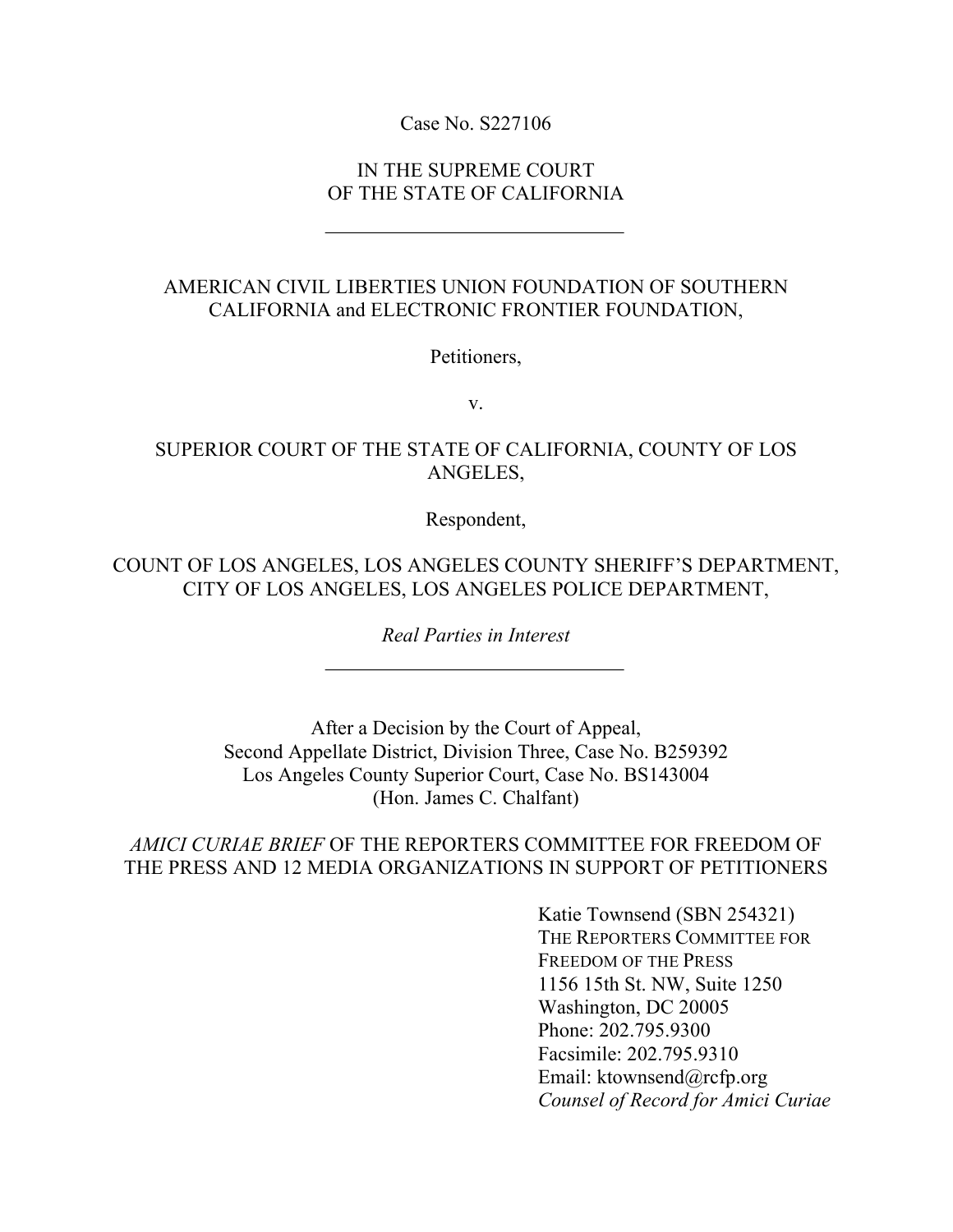# **TABLE OF CONTENTS**

| The Court of Appeal's decision construing "records of investigation" under<br>$\mathbf{I}$ .<br>Section 6254, subdivision (f), to exempt ALPR data from disclosure, if affirmed, |
|----------------------------------------------------------------------------------------------------------------------------------------------------------------------------------|
| The Court of Appeal's broad interpretation of the scope of the PRA's exemption<br>II.                                                                                            |
| III. The Court of Appeal's decision is inconsistent with the prior decisions of this<br>Court and with the statutory language of Section 6254, subdivision (f).  15              |
| The interpretation of Section 6254, subdivision (f), adopted by the Court of<br>a.                                                                                               |
| A broad definition of "investigation" contravenes the statutory language of<br>$b$ .                                                                                             |
|                                                                                                                                                                                  |
|                                                                                                                                                                                  |
| 21                                                                                                                                                                               |
| 24                                                                                                                                                                               |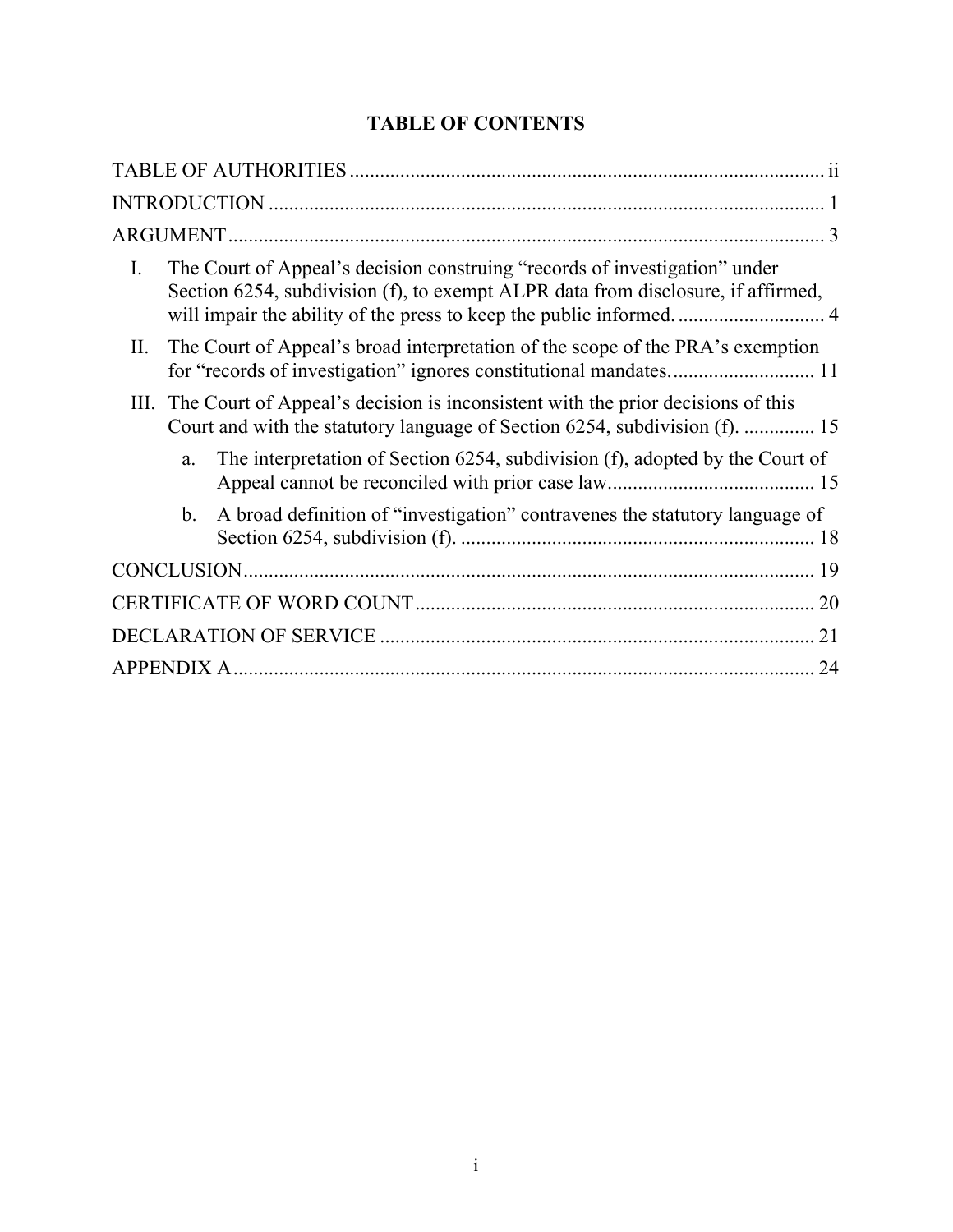# **TABLE OF AUTHORITIES**

# **Cases**

| American Civil Liberties Union Foundation of Southern California et al. v. Superior                                                                                                                                                        |  |
|--------------------------------------------------------------------------------------------------------------------------------------------------------------------------------------------------------------------------------------------|--|
|                                                                                                                                                                                                                                            |  |
| American Civil Liberties Union v. Deukmejian (1982) 32 Cal.3d 440 16, 17                                                                                                                                                                   |  |
|                                                                                                                                                                                                                                            |  |
| International Federation of Professional & Technical Engineers, Local 21,                                                                                                                                                                  |  |
| Long Beach Police Officers Assn. v. City of Long Beach (2014)                                                                                                                                                                              |  |
|                                                                                                                                                                                                                                            |  |
| Register Div. of Freedom Newspapers Inc. v. County of Orange (1984)                                                                                                                                                                        |  |
|                                                                                                                                                                                                                                            |  |
|                                                                                                                                                                                                                                            |  |
| <b>Statutes</b>                                                                                                                                                                                                                            |  |
|                                                                                                                                                                                                                                            |  |
|                                                                                                                                                                                                                                            |  |
|                                                                                                                                                                                                                                            |  |
|                                                                                                                                                                                                                                            |  |
| <b>Other Authorities</b>                                                                                                                                                                                                                   |  |
| Aaron Mendelson, License plate readers capture loads of data. How long do cops keep                                                                                                                                                        |  |
| Ben Poston & Joel Rubin, LAPD Misclassified More Than 25,000 Serious Crimes as                                                                                                                                                             |  |
|                                                                                                                                                                                                                                            |  |
| Ben Poston & Joel Rubin, LAPD Misclassified Nearly 1,200 Violent Crimes as Minor                                                                                                                                                           |  |
|                                                                                                                                                                                                                                            |  |
| Ben Poston & Joel Rubin, LAPD's Misclassified Incidents: How We Reported This Story,                                                                                                                                                       |  |
| Colin Wood, How Are Police Departments Using License Plate Reader Data?                                                                                                                                                                    |  |
|                                                                                                                                                                                                                                            |  |
| Cyrus Farivar, The cops are tracking my car—and yours, Ars Technica (July 18, 2013). 5<br>Darwin BondGraham, Drive a Car in Oakland? Your Movements Are Being Tracked by<br>the Oakland Police, Especially if You're in a Low-Income Area, |  |
|                                                                                                                                                                                                                                            |  |
| Jennifer Medina, Los Angeles to Reduce Arrest Rate in Schools,                                                                                                                                                                             |  |
|                                                                                                                                                                                                                                            |  |
| Jeremy Gillula and Dave Maass, What You Can Learn from Oakland's Raw ALPR Data,                                                                                                                                                            |  |
|                                                                                                                                                                                                                                            |  |
| Kaveh Waddell, How License-Plate Readers Have Helped Police and Lenders Target the                                                                                                                                                         |  |
|                                                                                                                                                                                                                                            |  |
| LAPD Targets Impaired Drivers with DUI Checkpoints and DUI Saturation Patrols                                                                                                                                                              |  |
|                                                                                                                                                                                                                                            |  |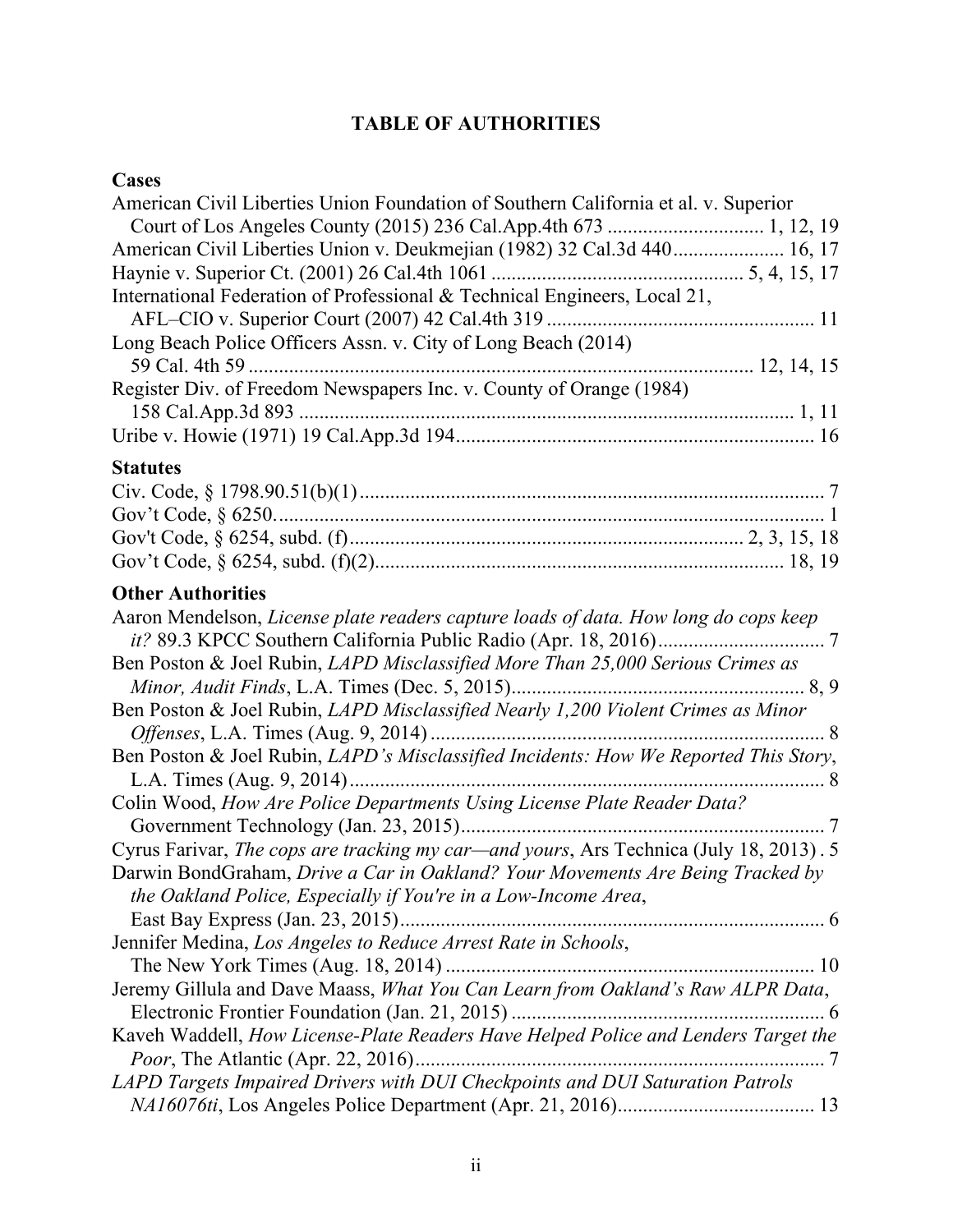| Raheem F. Hosseini, Cops' license-plate readers keep their eye on you, Sacramento, |  |
|------------------------------------------------------------------------------------|--|
|                                                                                    |  |
| Susan Ferriss, Los Angeles school police citations draw federal scrutiny,          |  |
|                                                                                    |  |
| Susan Ferriss, School discipline debate reignited by new Los Angeles Data,         |  |
|                                                                                    |  |
| Vanessa Romo, LA School Police ticket more than 33,000 students, many are middle   |  |
|                                                                                    |  |
| Vivian Ho, Police rarely analyze, share racial data on stops,                      |  |
|                                                                                    |  |
| <b>Constitutional Provisions</b>                                                   |  |
|                                                                                    |  |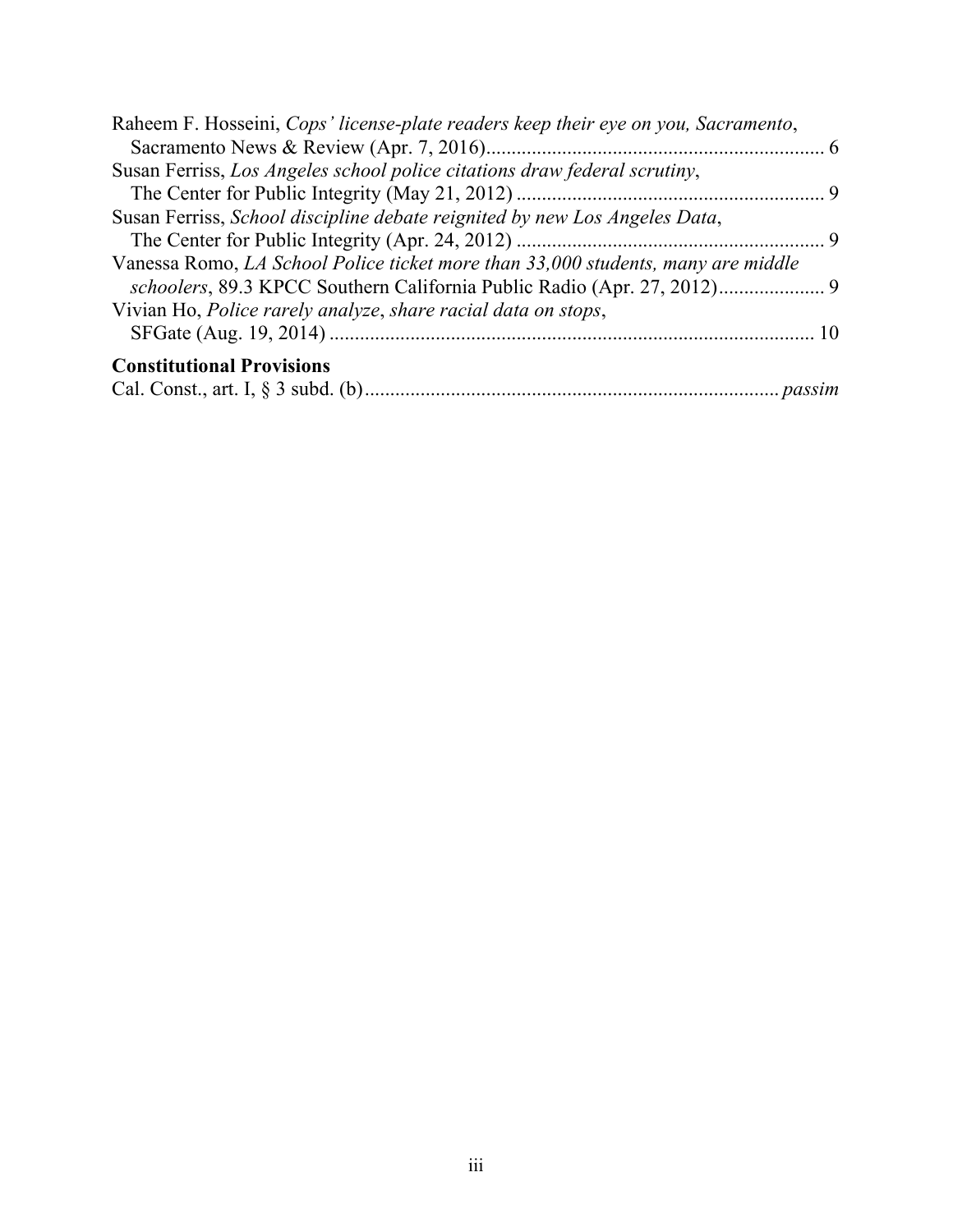#### **INTRODUCTION**

In California, "access to information concerning the conduct of the people's business is a fundamental and necessary right" guaranteed by statute and by California's Constitution. *See* Gov't Code, §6250; Cal. Const., art. I, § 3 subd. (b). California's Public Records Act (the "PRA"), Gov't Code, § 6250, *et seq*., is the means by which the press and the public exercise that fundamental right, which is rooted in the recognition that a functioning democratic government must be open to public scrutiny. The PRA is thus a powerful mechanism for ensuring "the accountability of government to the public." (*Register Div*. *of Freedom Newspapers Inc*. *v*. *County of Orange* (1984) 158 Cal.App.3d 893, 901 ("*Freedom Newspapers*").)

This case, which concerns the interpretation of the PRA's statutory exemption for law enforcement "records of investigation," will have significant ramifications for the ability of the press and the public to access information about how state and local law enforcement agencies conduct "the people's business." (Gov't Code, § 6250.) As the Court of Appeal, below, acknowledged, no prior case "has considered whether records generated by an automated process, like that performed by" the Automatic License Plate Reader ("ALPR") technology at issue here, "qualify for exemption under subdivision (f)." (*American Civil Liberties Union Foundation of Southern California et al. v. Superior Court of Los Angeles County* (2015) 236 Cal.App.4th 673, 680 ("*ACLU*").) And, if the Court of Appeal's decision is permitted to stand, *Amici* have grave concerns that it will embolden law enforcement agencies to invoke Section 6250, subdivision (f), to withhold all records generated by other forms of new technology as they are adopted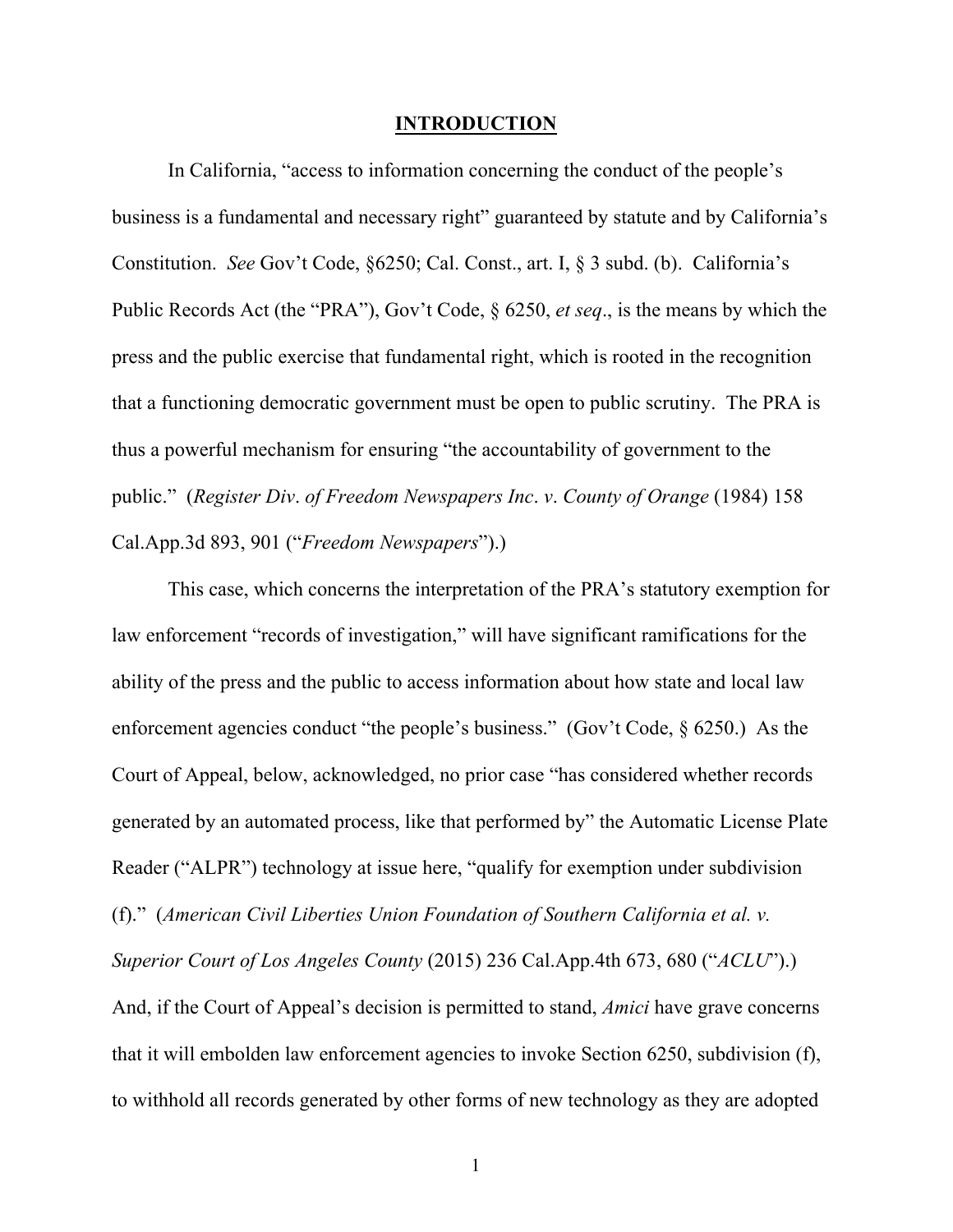by law enforcement for similarly routine use. For the reasons set forth herein, this Court should reject the statutory interpretation advanced by Real Parties in Interest that would shield such records from public view even when they bear no relationship to a specific investigation, and adopt instead Petitioners' interpretation, requiring that the term "investigation" correspond to a "targeted inquiry." (*See* Cal. Const., art. I, § 3, subd. (b)(2) [expressly requiring that the right of access in the PRA be "broadly construed," and any limitation on access be "narrowly construed"].)

*Amici* write separately to emphasize the impact upon the press of any decision holding that records collected and thereafter maintained within a police database are exempt from disclosure under Section 6254, subdivision (f), of the PRA, even when the records are not gathered for or used in connection with a specific criminal investigation. Journalists regularly and necessarily rely on requests for information made under the PRA to report on the actions of state and local government officials and agencies, including law enforcement agencies. Any ruling that exempts from disclosure law enforcement records unrelated to any investigation of a specific crime on the ground that the records are "investigatory" is a novel construction that flies in the face of the constitutional and statutory obligation to construe exemptions to public disclosure narrowly. Such an interpretation of the PRA would prevent journalists from obtaining information about how law enforcement agencies collect and aggregate information about citizens, and undercut the vital purposes that the statute is intended to serve.

For the reasons herein, *Amici* urge this Court to reverse and vacate the decision of the Court of Appeal.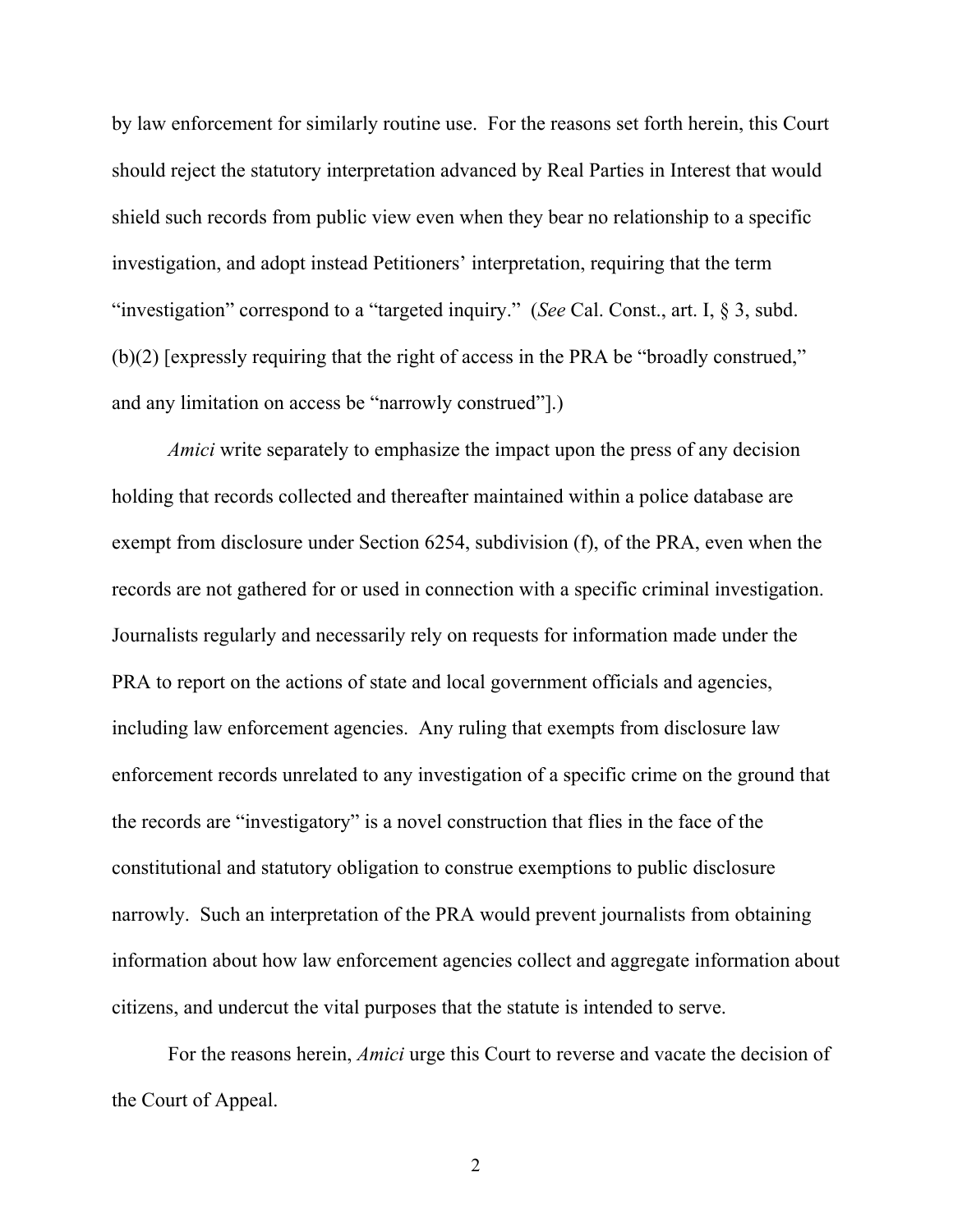#### **ARGUMENT**

The Court of Appeal, below, concluded that the data generated when Real Parties in Interest the City and County of Los Angeles use ALPR technology is exempt from disclosure under the PRA on the grounds that such data is "investigatory" in nature, and falls within Government Code section 6254, subdivision (f)—the PRA's so-called investigatory records exemption. ALPR systems automatically and comprehensively, without suspicion, scan the license plates of all nearby cars and cross-reference them against a "hot list" of license plates that correspond to stolen vehicles. The Court of Appeal's application of Section 6254, subdivision (f), to the ALPR data requested by Petitioners rests on a flawed, overly broad interpretation of that provision, and a novel construction of the PRA that runs counter to both the statutory language and this Court's precedent. The Court of Appeal's decision stretches the PRA's investigatory records exemption beyond recognition and, if affirmed by this Court, will impede the efforts of journalists and news organizations who regularly rely on the PRA to gather news and keep the public informed about how state and local law enforcement agencies operate within their communities. $<sup>1</sup>$ </sup>

As discussed in more detail herein, the California Constitution expressly mandates that the investigatory records exemption—like all exemptions to disclosure under the PRA—be interpreted narrowly. (Cal. Const., art. I, § 3 subd. (b)(2).) Section 6254, subdivision (f), provides that the "records of investigation" of a local police force may be

 $<sup>1</sup>$  All statutory citations herein are to the California Government Code, unless otherwise</sup> stated.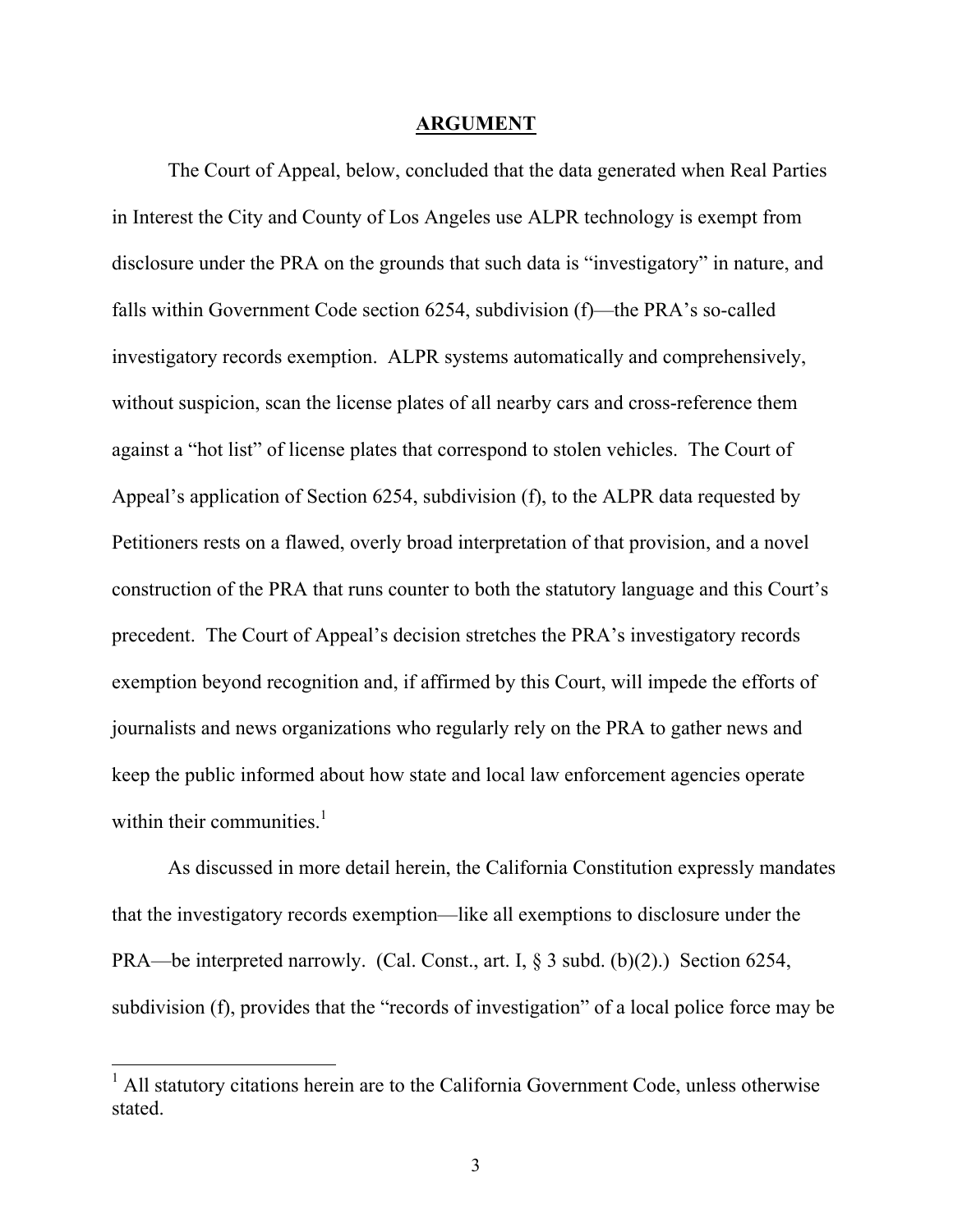withheld from disclosure. While the PRA does not explicitly define "records of investigation," this Court has previously held that the "records of investigation exempted under section 6254(f) encompass only those investigations undertaken for the purpose of determining whether a violation of law may occur or has occurred." (*Haynie v. Superior Ct.* (2001) 26 Cal.4th 1061, 1071 ("*Haynie*").) Notwithstanding the requirements of the California Constitution, and the guidance given it by this Court in *Haynie*, the Court of Appeal concluded that data collected by "the ALPR system"—a system that automatically scans "every license plate within view," regardless of investigatory value are records of "an investigation to locate automobiles associated with specific suspected crimes." (*Ibid*. at p. 684.) As a result, the Court of Appeal erroneously determined that records generated by an ALPR system, regardless of whether or not those records are associated with any crime, are investigatory records exempt from disclosure under the PRA.

The Court of Appeal's decision could have broad ramifications for journalists and reporters seeking to obtain information about routine law enforcement practices that are independent of any prior or current investigation. For that reason, and all the reasons set forth herein, *Amici* urge this Court to reverse and vacate the Court of Appeal's decision.

## **I. The Court of Appeal's decision construing "records of investigation" under Section 6254, subdivision (f), to exempt ALPR data from disclosure, if affirmed, will impair the ability of the press to keep the public informed.**

The Court of Appeal's decision limits the ability of the press and the public to access ALPR data collected by law enforcement and has the potential to significantly damage the ability of the press to perform its fundamental and constitutionally recognized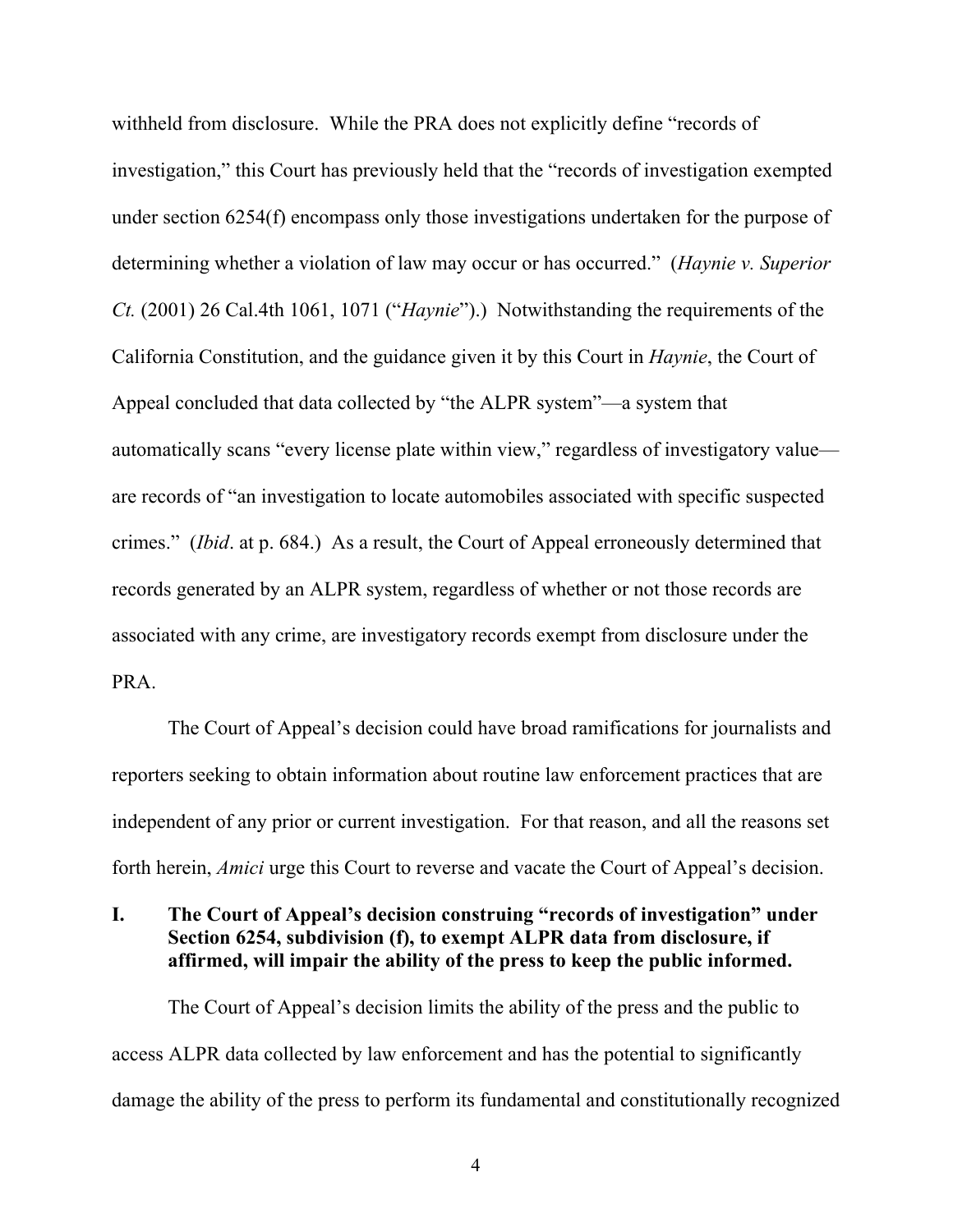duty to gather the news and keep citizens informed about the actions of their government. Reporters in California, like reporters around the nation, routinely rely on freedom of information laws like the PRA to access governmental records and information in order to bring important issues to the attention of the public. Journalists are increasingly relying on freedom of information laws to gain access to government datasets in order to identify trends and systemic issues. This is particularly true when it comes to reporting on the activities of law enforcement. Exempting ALPR data from disclosure under the PRA will impede California journalists' ability to report on important matters of public interest and concern. Moreover, permitting Real Parties in Interest to withhold records, regardless of investigatory value, under Section 6254, subdivision (f), merely because of the type of technology that generated them raises the possibility that law enforcement agencies will attempt to expand the Court of Appeal's reasoning to withhold records generated by other forms of new technology—like body-worn camera technology—that are being adopted for routine use by law enforcement agencies across the State.

As Petitioners detail, extensive reporting on law enforcement use of ALPR systems, specifically, has provoked public debate nationwide, and prompted some jurisdictions to establish new or different rules governing the retention of such data. (Petitioners' Br., 37–38.) For instance, in 2013, Cyrus Farivar, a journalist in the San Francisco Bay Area, filed PRA requests in multiple counties throughout California seeking ALPR data pertaining to his own vehicle. (Cyrus Farivar, *The cops are tracking my car—and yours*, Ars Technica (July 18, 2013, 9:00 A.M.), arstechnica.com/techpolicy/2013/07/the-cops-are-tracking-my-car-and-yours/1/.) The responses Farivar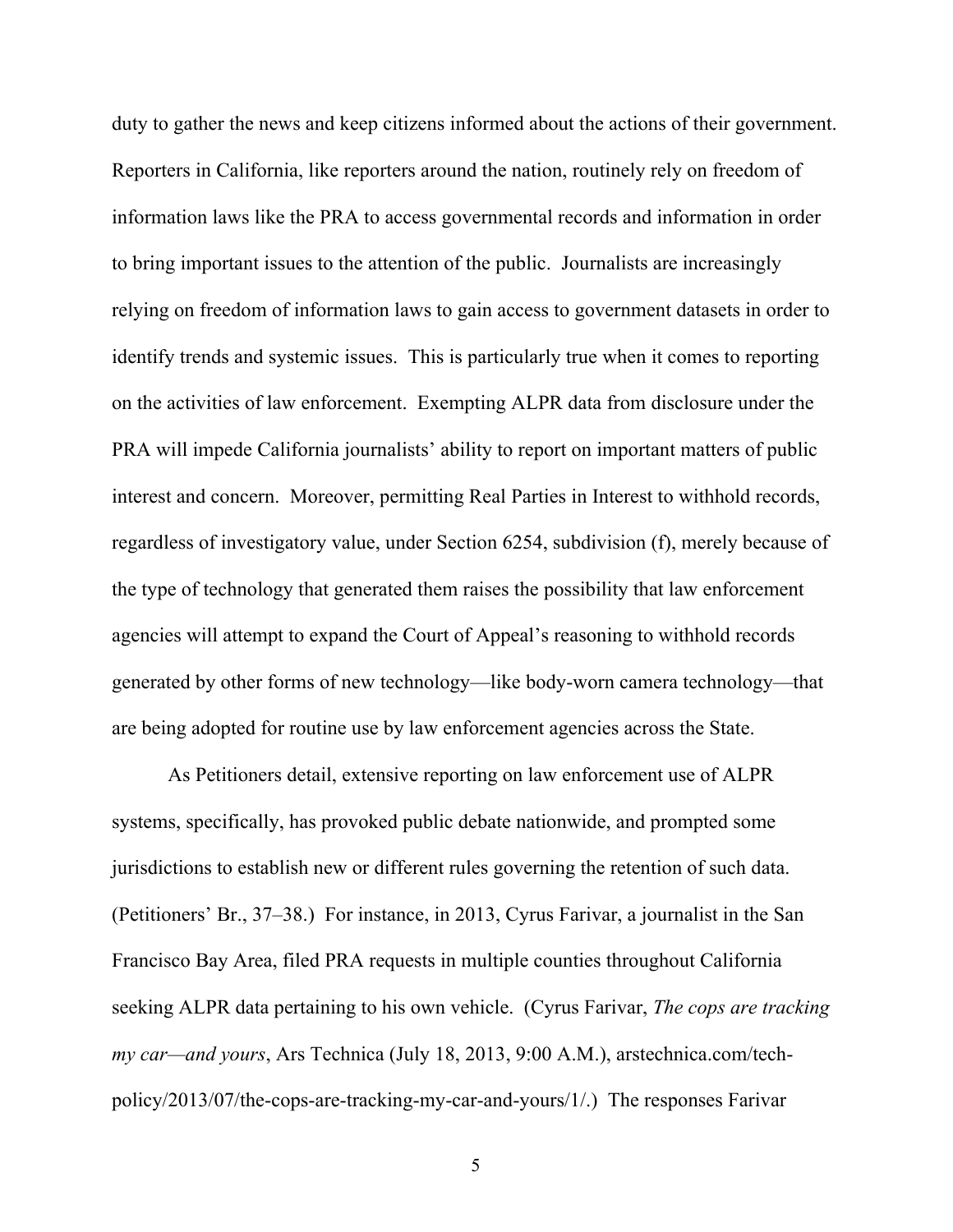received to the fourteen PRA requests he submitted varied widely. While some law enforcement agencies responded by producing the requested data, Farivar reported that the LAPD and the Los Angeles County Sheriff's Department—Real Parties in Interest in this case—claimed the requested records were exempt from disclosure. (*Id.*) Farivar wrote: "It's a bit hard to understand how as a law-abiding citizen, asking for my own data constitutes either an 'investigation,' a 'record of intelligence information or security procedure,' or an 'investigatory or security file.'" (*Id.*)

In 2015, the Oakland Police Department provided eight days of ALPR data in response to another PRA request by EFF. (Jeremy Gillula and Dave Maass, *What You Can Learn from Oakland's Raw ALPR Data*, Electronic Frontier Foundation (Jan. 21, 2015), http://bit.ly/1BIowul.) Reporters analyzing that data observed that vehicles were more likely to be photographed in low-income areas, raising concerns over potentially discriminatory law enforcement practices. (Darwin BondGraham, *Drive a Car in Oakland? Your Movements Are Being Tracked by the Oakland Police, Especially if You're in a Low-Income Area*, East Bay Express (Jan. 23, 2015), http://bit.ly/1II1w2w.) And press coverage has also focused on the sheer amount of data collected by law enforcement through the use of ALPR systems. In response to a PRA request by the Sacramento News & Review, the Sacramento Police Department reported that its ALPR system made 32.1 million "detections" in 2015, "more than four times the 7.8 million detections made in 2014." (Raheem F. Hosseini, *Cops' license-plate readers keep their eye on you, Sacramento*, Sacramento News & Review (Apr. 7, 2016), http://bit.ly/26rW0ut.) In addition, police may also access "commercially-gathered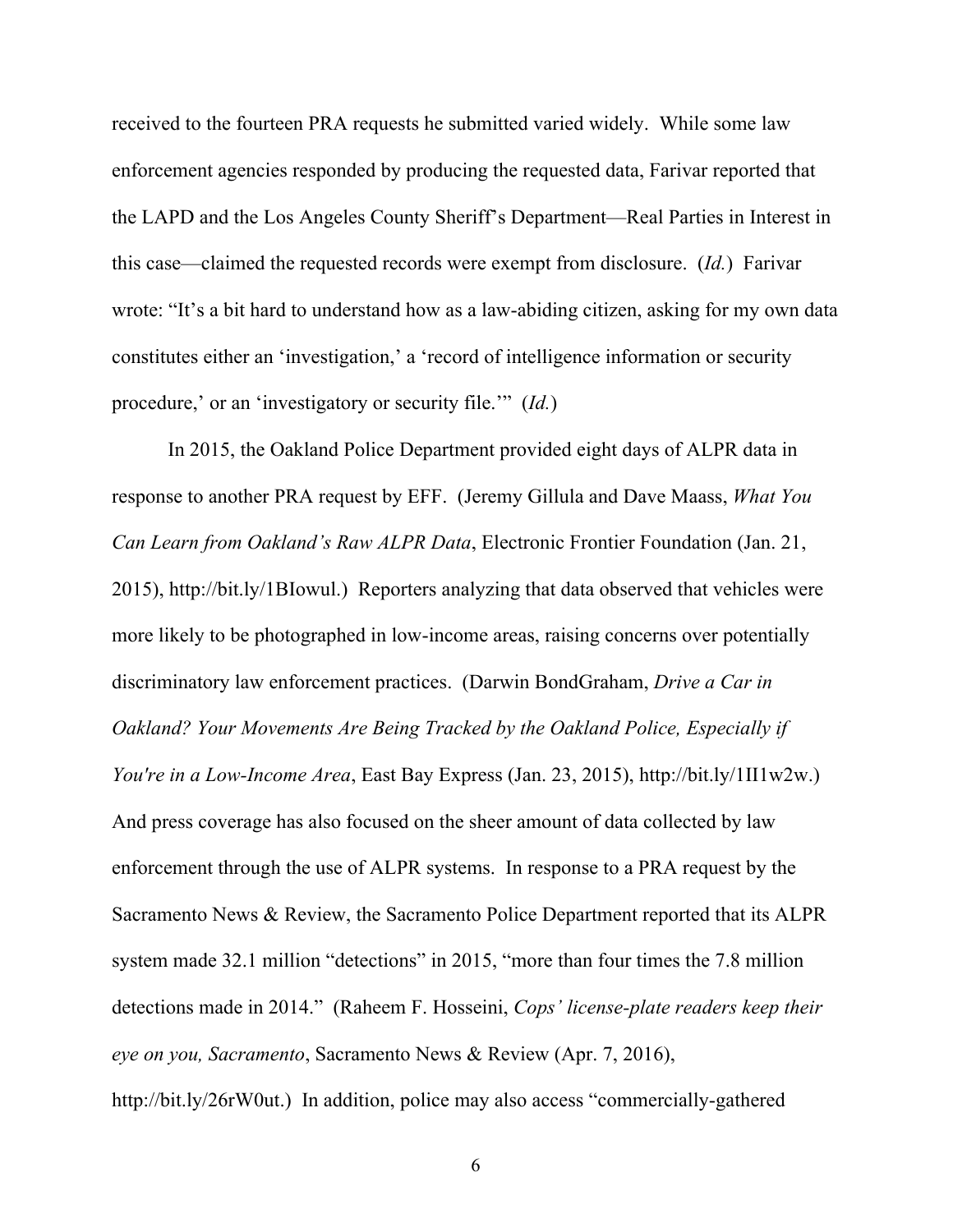license plate scans" through platforms like Vigilant, further raising concerns about socioeconomic and racial profiling using license plate data. (Kaveh Waddell, *How License-Plate Readers Have Helped Police and Lenders Target the Poor*, The Atlantic (Apr. 22, 2016), http://theatln.tc/1NoZmYH.)

These reports have prompted calls for appropriate retention and dissemination policies relating to ALPR data. (*See, e.g.*, Colin Wood, *How Are Police Departments Using License Plate Reader Data?* Government Technology (Jan. 23, 2015), http://bit.ly/1DdKFzP.) Indeed, California law now requires agencies that operate ALPR systems to implement and make public a "usage and privacy policy in order to ensure that the collection, use, maintenance, sharing, and dissemination of ALPR information is consistent with respect for individuals' privacy and civil liberties." (Civ. Code, § 1798.90.51(b)(1).) The Los Angeles Police Department has reportedly failed to publish its ALPR policy. (Aaron Mendelson, *License plate readers capture loads of data. How long do cops keep it?* 89.3 KPCC Southern California Public Radio (Apr. 18, 2016), http://bit.ly/1Tv2Fgi.)

The potential implications of this case, however, extend beyond any one law enforcement tool or method. Exempting records not associated with any specific investigation from disclosure under the PRA on the grounds that they are "investigative records" would work an unwarranted expansion of that exemption that could encourage law enforcement agencies to refuse disclosure in other contexts as well, particularly where new technology is being utilized by law enforcement to automatically generate records, including large datasets. Because journalists rely on the PRA to gain access to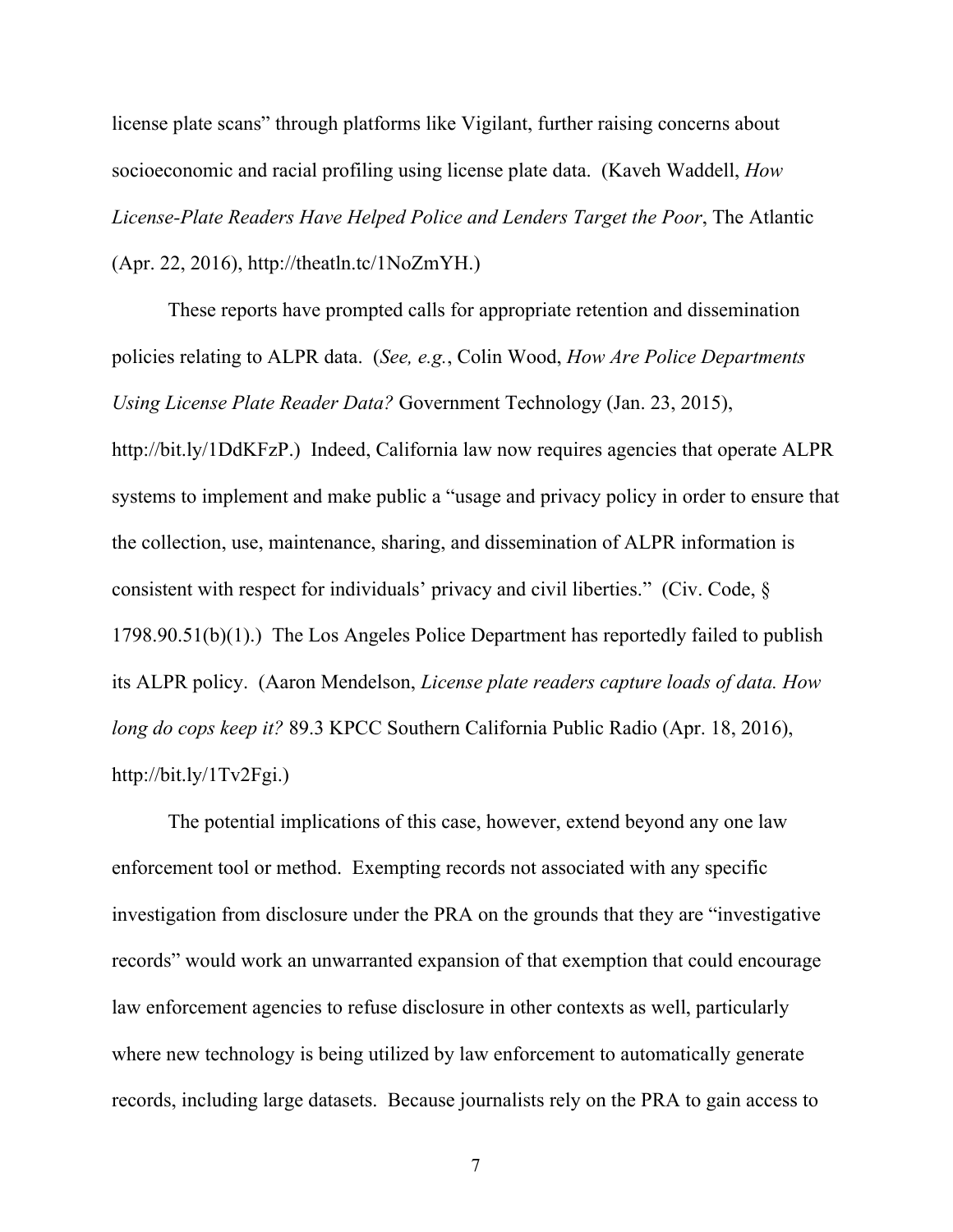public records and information in connection with day-to-day reporting, as well as more in-depth and investigative stories, the Court of Appeal's ruling is deeply troubling.

There are numerous examples of powerful, important news stories that were possible only because of journalists' access to large datasets maintained by state and local law enforcement agencies in California. In August 2014, the *Los Angeles Times* reported that the LAPD had misclassified over 1,000 violent crimes over a one-year period between 2012 and 2013, resulting in inaccurate information being presented to the public regarding the crime rate in Los Angeles. (Ben Poston & Joel Rubin, *LAPD Misclassified Nearly 1,200 Violent Crimes as Minor Offenses*, L.A. Times (Aug. 9, 2014, 6:04 PM), http://lat.ms/1lT9MBW.) The investigative journalism that exposed these errors was only possible because of "the California Public Records Act, [through which the *Los Angeles Times*] obtained computerized crime data for more than 94,000 incidents recorded by the Los Angeles Police Department in the year ending Sept. 30, 2013." (Ben Poston & Joel Rubin, *LAPD's Misclassified Incidents: How We Reported This Story*, L.A. Times (Aug. 9, 2014, 6:04 PM), http://lat.ms/1ul6ucf.)

In subsequent months, the *Los Angeles Times* expanded the scope of its initial investigation to cover an even broader time period, again analyzing data obtained through the PRA. It reported in October, 2015 that the LAPD had "misclassified an estimated 14,000 serious assaults as minor offenses in a recent eight-year period, artificially lowering the city's crime levels." (Ben Poston, Joel Rubin & Anthony Pesce, *LAPD underreported serious assaults, skewing crime stats for 8 years*, L.A. Times (Oct. 15, 2015, 4:47 AM), http://www.latimes.com/local/cityhall/la-me-crime-stats-20151015-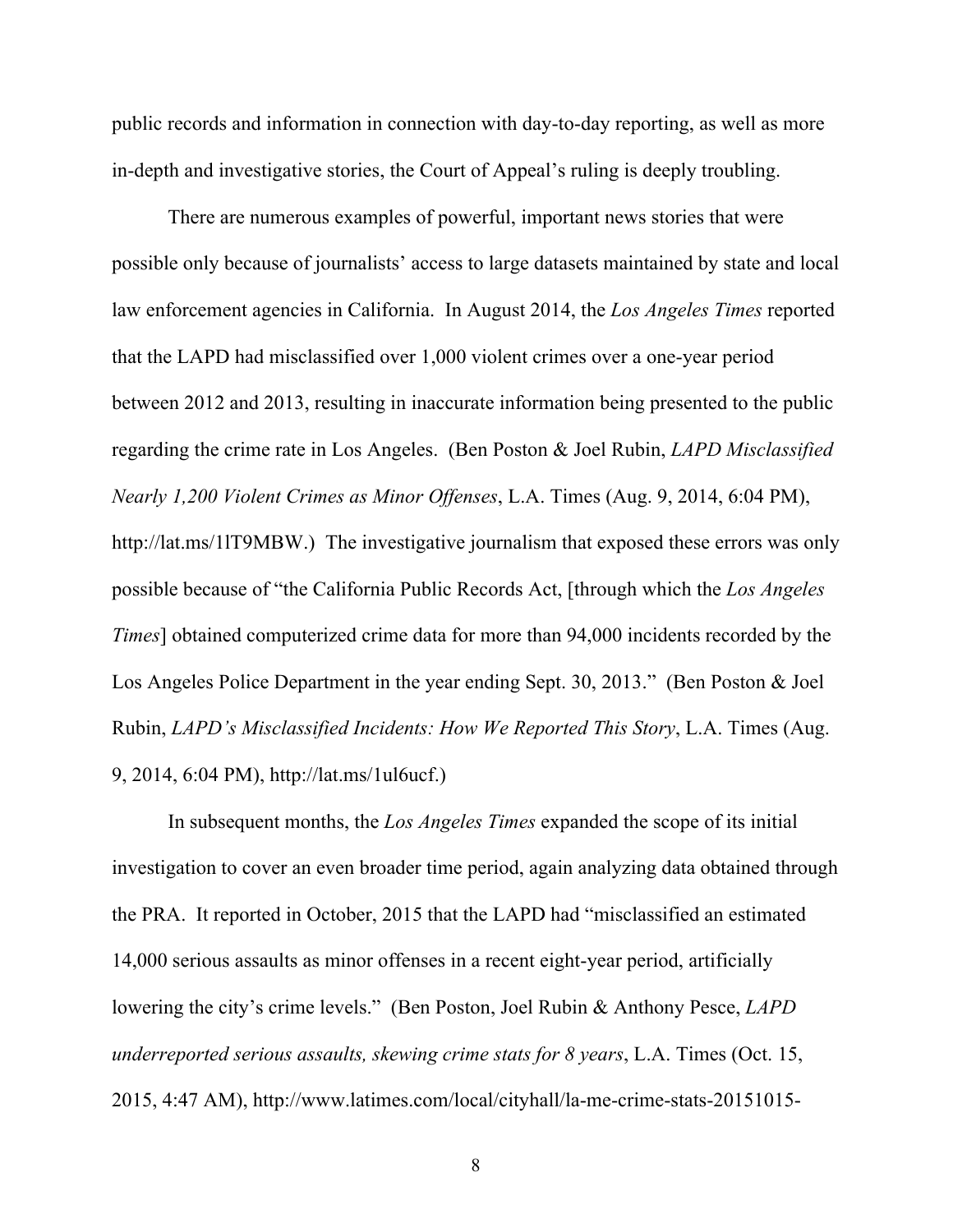story.html.). Prompted by the *Los Angeles Times'* reporting, Inspector General Alex Bustamante conducted an audit of LAPD crime reports and estimated that the LAPD had misclassified tens of thousands of aggravated assaults as minor incidents from 2008 to 2014, finding that "[t]he errors meant the number of serious attacks would have been 36% higher than what the LAPD reported during that time." (Ben Poston & Joel Rubin, *LAPD Misclassified More Than 25,000 Serious Crimes as Minor, Audit Finds*, L.A. Times (Dec. 5, 2015, 7:43 PM), http://fw.to/GbojrAW.)

Los Angeles school police also came under public scrutiny as a result of data obtained under the PRA that was analyzed and reported by researchers and journalists. This data, "obtained as a result of a public records request," showed that Los Angeles school police issued more than 33,500 court summonses to youths between the ages of 10 and 18 over a three-year period from 2009–2011. (Susan Ferriss, *School discipline debate reignited by new Los Angeles Data*, The Center for Public Integrity, (Apr. 24, 2012, 3:56 PM), http://bit.ly/1osjI19; Vanessa Romo, *LA School Police ticket more than 33,000 students, many are middle schoolers*, 89.3 KPCC Southern California Public Radio, (Apr. 27, 2012), http://bit.ly/1qEDkn7.) Almost a quarter of those citations were issued to middle school students, with some being issued to students as young as seven years old. The data obtained under the PRA also showed that black and Latino students were given a disproportionate number of tickets compared to white students, and that the citations were concentrated in low-income areas. (Susan Ferriss, *Los Angeles school police citations draw federal scrutiny*, The Center for Public Integrity, (May 21, 2012, 6:00 AM), http://bit.ly/1lTalf9.) This data shined a light on a growing trend of police and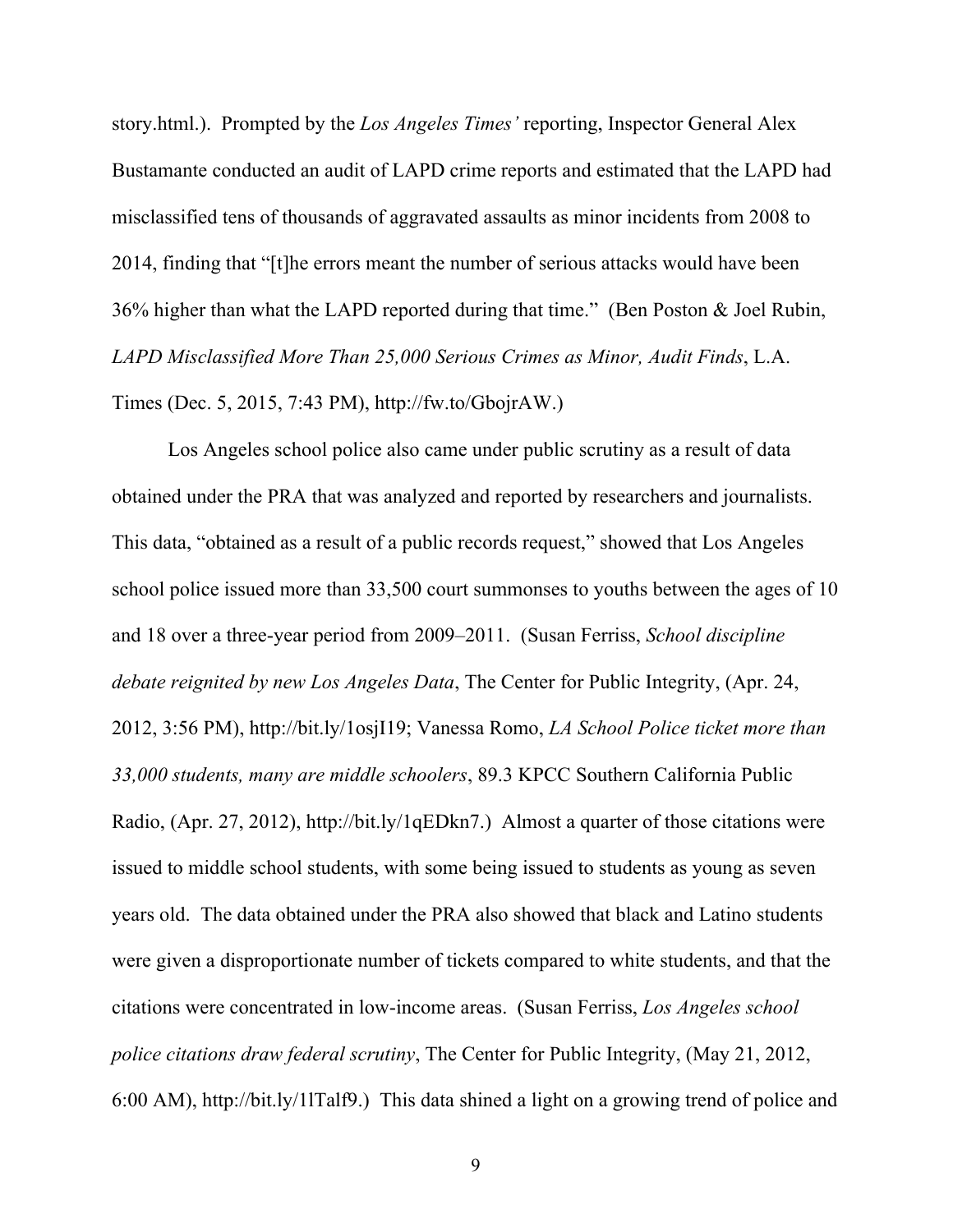court involvement in minor disciplinary events that used to be handled by school officials, which, in turn, sparked protests by students and parents, and eventually led to dialogue between police and the community, as well as policy reform. (*See id*; *see also*  Jennifer Medina, *Los Angeles to Reduce Arrest Rate in Schools*, The New York Times (Aug. 18, 2014), http://nyti.ms/1wfTJ1S.)

Finally, another California media organization recently obtained and analyzed information under the PRA to report on the relationship between police stops in San Francisco and race. "[I]n response to a public records request," a reporter was able to obtain information on the race of persons stopped by the San Francisco police from January to December of 2013, a 12 month period. (Vivian Ho, *Police rarely analyze*, *share racial data on stops*, SFGate (Aug. 19, 2014, 8:04 AM), http://bit.ly/1nL9jgO.) The story showed that while San Francisco police were collecting stop data, they did not have the resources to analyze it. *Id.* It was up to the reporter who requested the data to scrutinize the numbers and inform the public that African American drivers made up 17% of stops, while only comprising 6% of the city's population. *Id.*

These are but a handful of examples of the powerful reporting that journalists and news organizations in California are able to accomplish by obtaining data from law enforcement agencies under the PRA. If law enforcement agencies are encouraged to invoke Section 6254, subdivision (f), to withhold records like ALPR data in response to PRA requests, many important stories like these may go unreported. Such a result runs contrary to the very purpose of the PRA, which is to ensure "the accountability of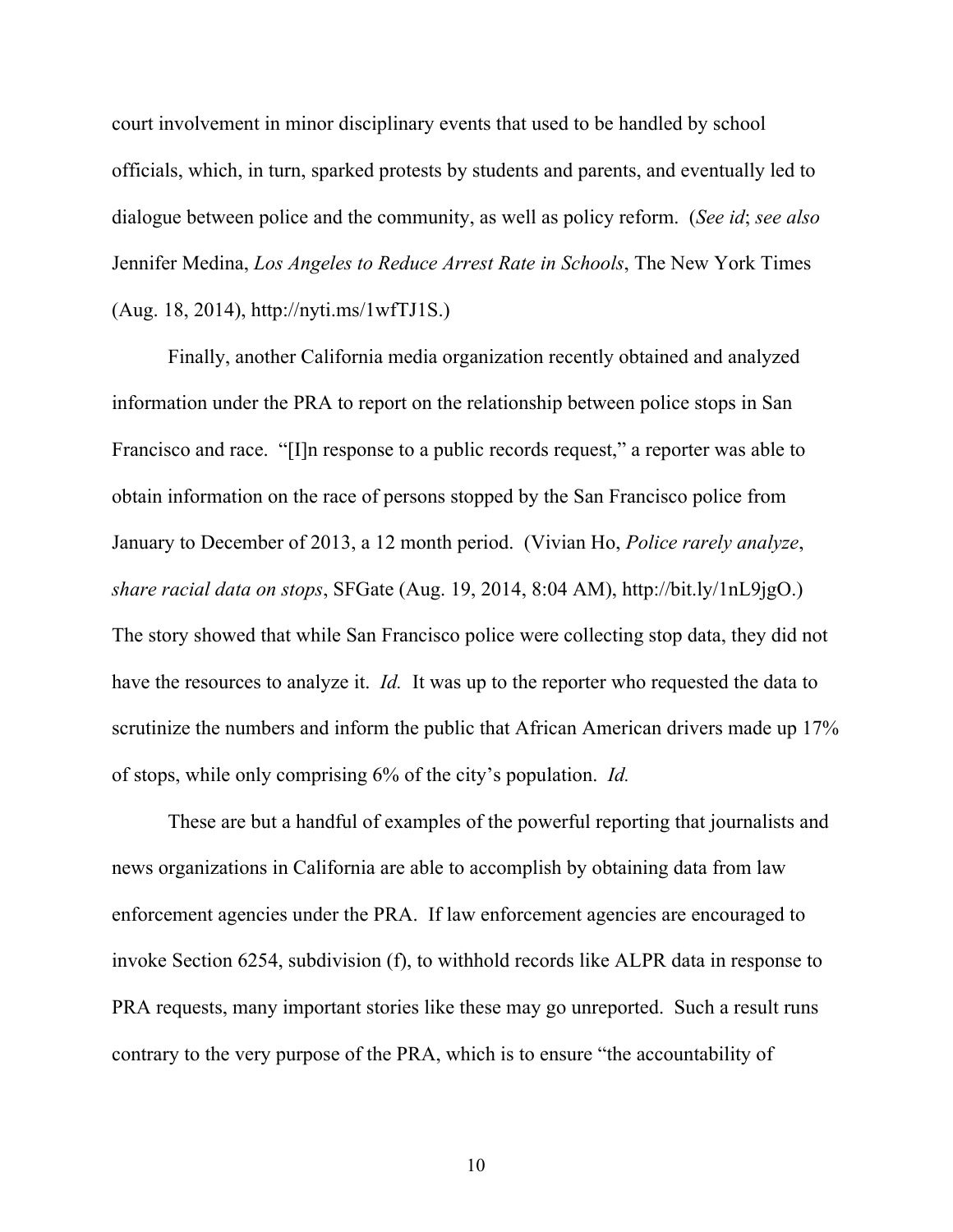government to the public." (*Register Div. of Freedom Newspapers Inc. v. County of Orange* (1984) 158 Cal.App.3d 893, 901.)

### **II. The Court of Appeal's broad interpretation of the scope of the PRA's exemption for "records of investigation" ignores constitutional mandates.**

In 2004, California voters overwhelmingly approved Proposition 59, enshrining the public's right of access in California's Constitution, and mandating—as a matter of state constitutional law—that access to government information afforded under the PRA be construed "broadly." (*See* Cal. Const., art. I, § 3 subd. (b)(2).) Accordingly, an exemption under the PRA must be "narrowly construed if it limits the right of access." (*Id*.; *see also International Federation of Professional & Technical Engineers, Local 21, AFL–CIO v. Superior Court* (2007) 42 Cal.4th 319, 348 (conc. & dis. opn of Kennard,

J.).) Yet, in concluding that a broad swath of data automatically collected by law enforcement agencies—the vast majority of which has no connection, whatsoever, to any crime or criminal activity—are exempt from disclosure under the PRA, the Court of Appeal ignored these constitutional requirements.

Real Parties in Interest argue that Proposition 59 should have no effect on this Court's construction of the investigatory records exemption because, they assert, its enactment "did not change any rules of law applicable to construction of the CPRA." (County Ans. at 24.) Yet this argument ignores the unambiguous text of Proposition 59, which unquestionably imposes a rule of construction applicable to the PRA. It added to the California Constitution an explicit requirement that courts adopt a "narrow[]" construction of any provision limiting public access, "*including* those in effect on the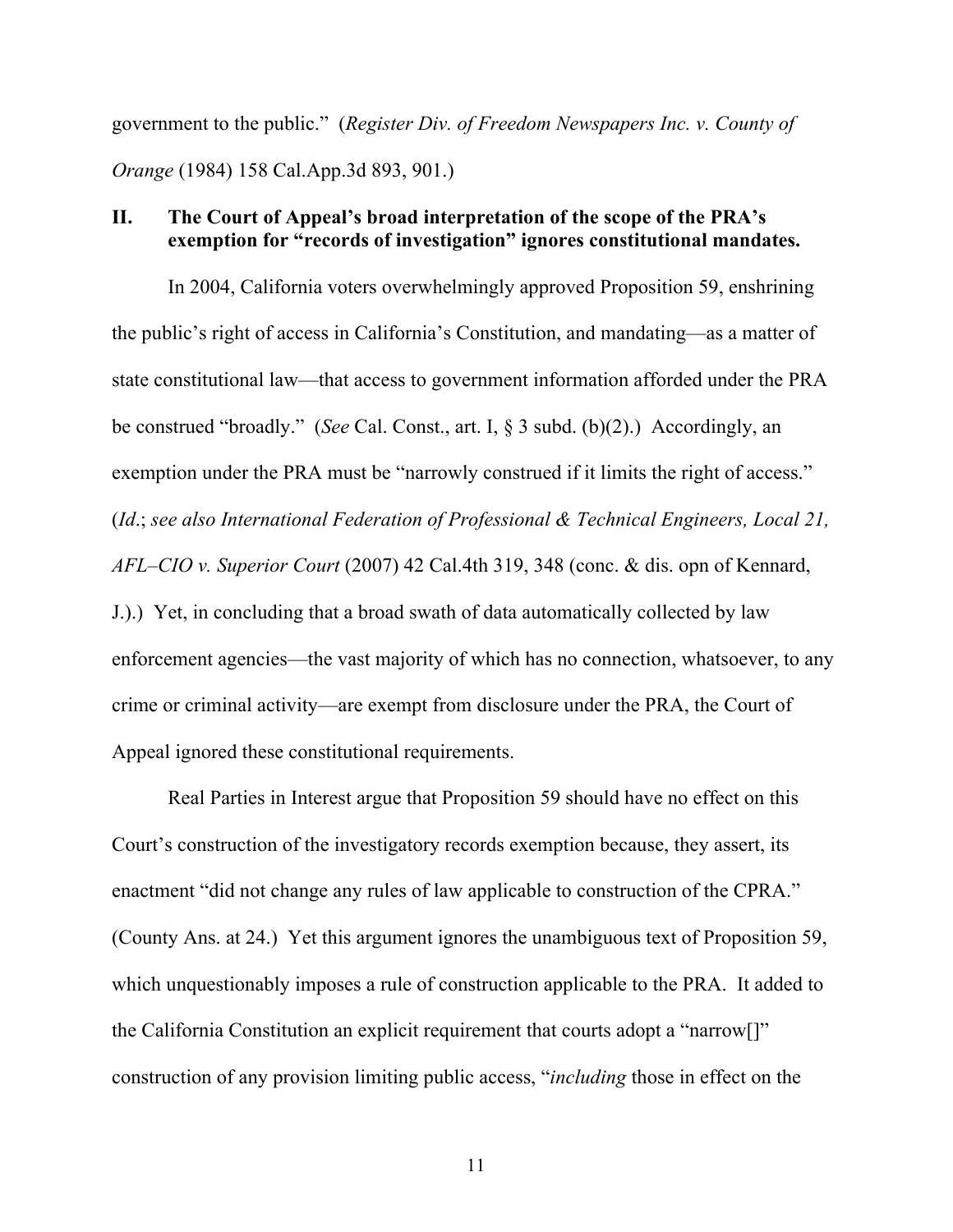effective date of this subdivision." (Cal. Const., art. I,  $\S$  3 subd. (b)(2) (emphasis added).) And no court considering Proposition 59 has found it to be ambiguous. (*Savaglio v. Wal-Mart Stores, Inc.* (2007) 149 Cal.App.4th 588, 600 ("Lest there be any question, Proposition 59 *requires us to broadly construe a statute or court rule* 'if it furthers the people's right of access' and to narrowly construe the same 'if it limits the right of access.'" Emphasis in original.) While Proposition 59 "did not change existing law *except as can be gleaned from its language*," *Sutter's Place, Inc. v. Superior Court*  (2008) 161 Cal.App.4th 1370, 1382 (emphasis added), the language of Proposition 59 could not be more clear. There is no basis for the argument of Real Parties in Interest that the investigatory records exemption should be construed broadly in the face of the unambiguous constitutional requirement that it be interpreted, like all of the PRA's exemptions, narrowly.<sup>2</sup>

The Court of Appeal thus erred in taking an exceedingly broad view of the PRA's investigatory records exemption. It concluded that because the ALPR system automatically cross-references scanned license plates with a database of license plates corresponding with stolen vehicles, "the plate scans performed by the ALPR system are precipitated by specific criminal investigations—namely, the investigations that produced the 'hot list' of license plate numbers associated with suspected crimes." (*ACLU* at p. 684.) This rationale—which, among other things, adopts the illogical premise that all

 <sup>2</sup> Certain of *Amici*, including the California Newspaper Publishers Association, Californians Aware, and the First Amendment Coalition, were among Proposition 59's sponsors.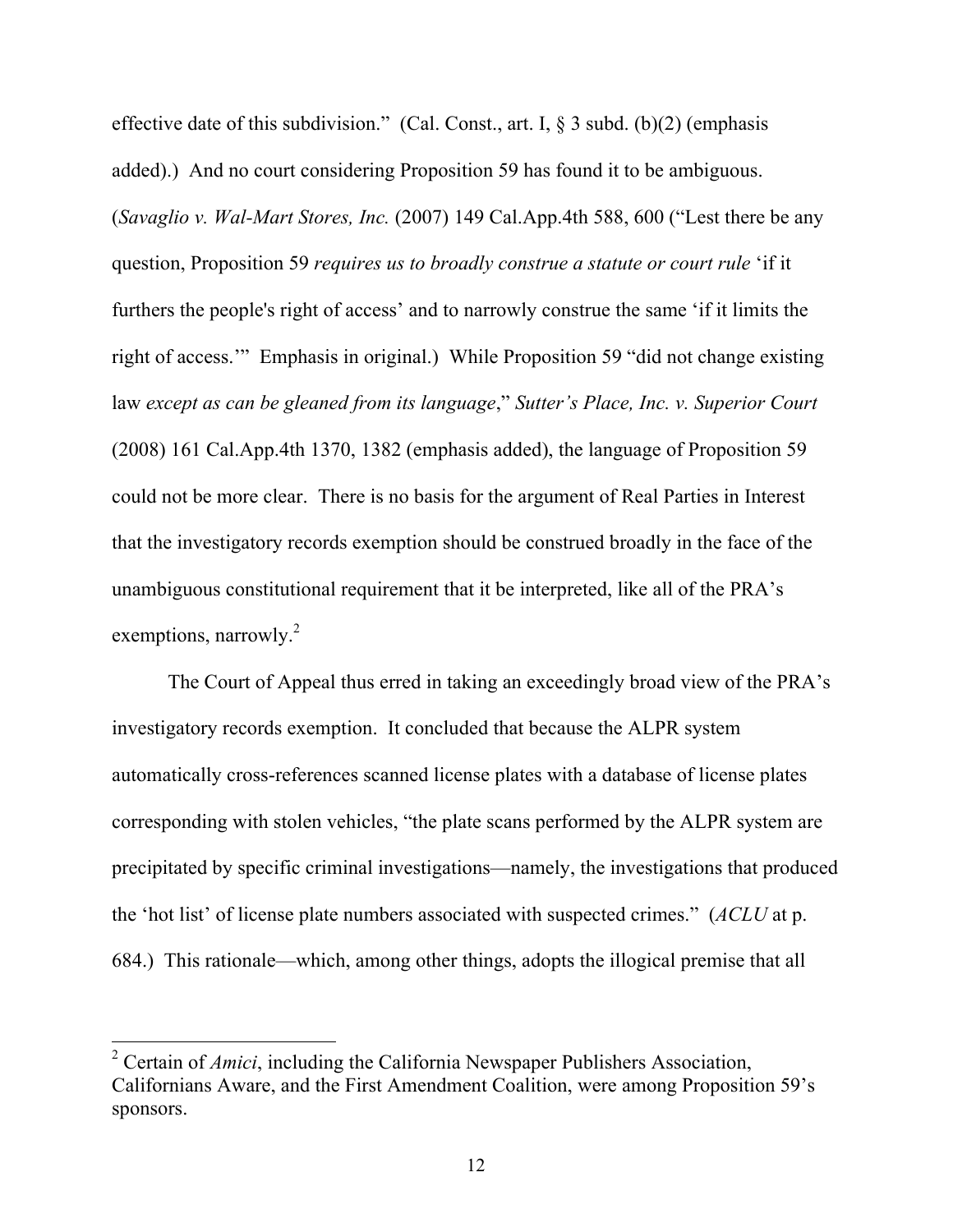vehicles in Los Angeles may at all times be considered the target of a criminal investigation—unreasonably and impermissibly expands the scope of the PRA's narrow exemption for "records of investigation."

As a general matter, many police activities relating, for example, to crime prevention may have generally been "precipitated by specific criminal investigations," in the same manner described by the Court of Appeal. Records relating to those activities, however, are not shielded from public scrutiny by Section 6254, subdivision (f). For example, the Los Angeles Police Department ("LAPD") routinely uses so-called "DUI checkpoints" and "saturation patrols" in an effort to deter, prevent, and arrest individuals for the crime of driving under the influence. (*See, e.g.*, *LAPD Targets Impaired Drivers with DUI Checkpoints and DUI Saturation Patrols NA16076ti*, Los Angeles Police Department (Apr. 21, 2016), http://bit.ly/24munAX.) DUI checkpoints are undoubtedly a "crime prevention" activity, but they are also "precipitated" by incidents of drunk driving. Not only is it undisputed that records related to DUI checkpoints are subject to disclosure under the PRA, but the LAPD itself frequently publicizes information regarding this crime prevention activity (including the location and time of the checkpoints). (*Ibid.*)

Like DUI checkpoints, license plate scans performed by the ALPR system, as the Court of Appeal acknowledged, are done comprehensively, without suspicion, and on a routine basis. They are not targeted at vehicles that are the subject of investigation, and the data generated by the ALPR system is not tied to any particular investigation of any specific crime. The fact that a "hot list" of license plate numbers also exists and is later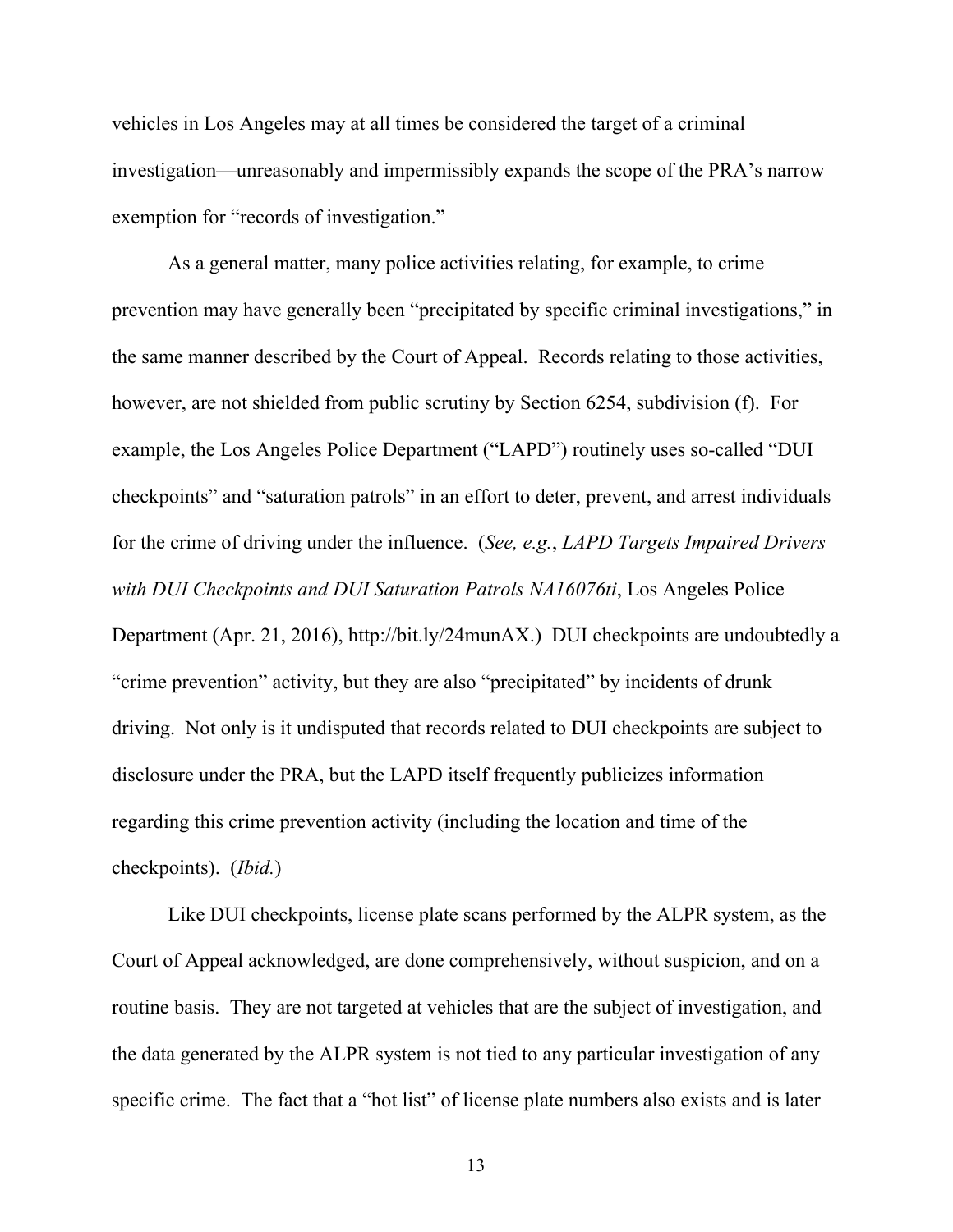cross-referenced with the data collected by the ALPR system does not transform all ALPR data that is gathered by law enforcement into a "record of investigation" within the meaning of the PRA.

Indeed, this Court recently rejected a similarly expansive view of exemptions from disclosure under the PRA in the context of law enforcement records. In 2014, this Court considered a request for disclosure under the PRA of the names of Long Beach police officers involved in shootings over a five-year period. Both the police union and the City of Long Beach argued that the names of officers were categorically exempt from disclosure under the PRA. They argued, in part, that "because *every* on-duty shooting is *routinely investigated* by the employing agency, the details of *every such incident* (including the names of the officers involved)" are confidential personnel records related to officer appraisal or discipline, and covered by California's *Pitchess* statutes. (*Long Beach Police Officers Assn. v. City of Long Beach* (2014) 59 Cal. 4th 59, 71 (emphasis added) ("*Long Beach*").) This Court, however, declined to "read the phrase 'records relating to employee appraisal or discipline' so broadly as to include every record that might be considered for purposes of an officer's appraisal or discipline, for such a broad reading of the statute would sweep virtually all law enforcement records into the protected category of 'personnel records.'" (*Ibid.* at pp. 71–72 (citations and quotation marks omitted).) This Court also rejected the City of Long Beach's argument that Section 6254, subdivision (f), permitted it "to withhold the names of officers involved in on-duty shootings," finding the exemption "inapplicable" because it "exempts from disclosure '[r]ecords of investigations conducted by . . . any state or local police agency'"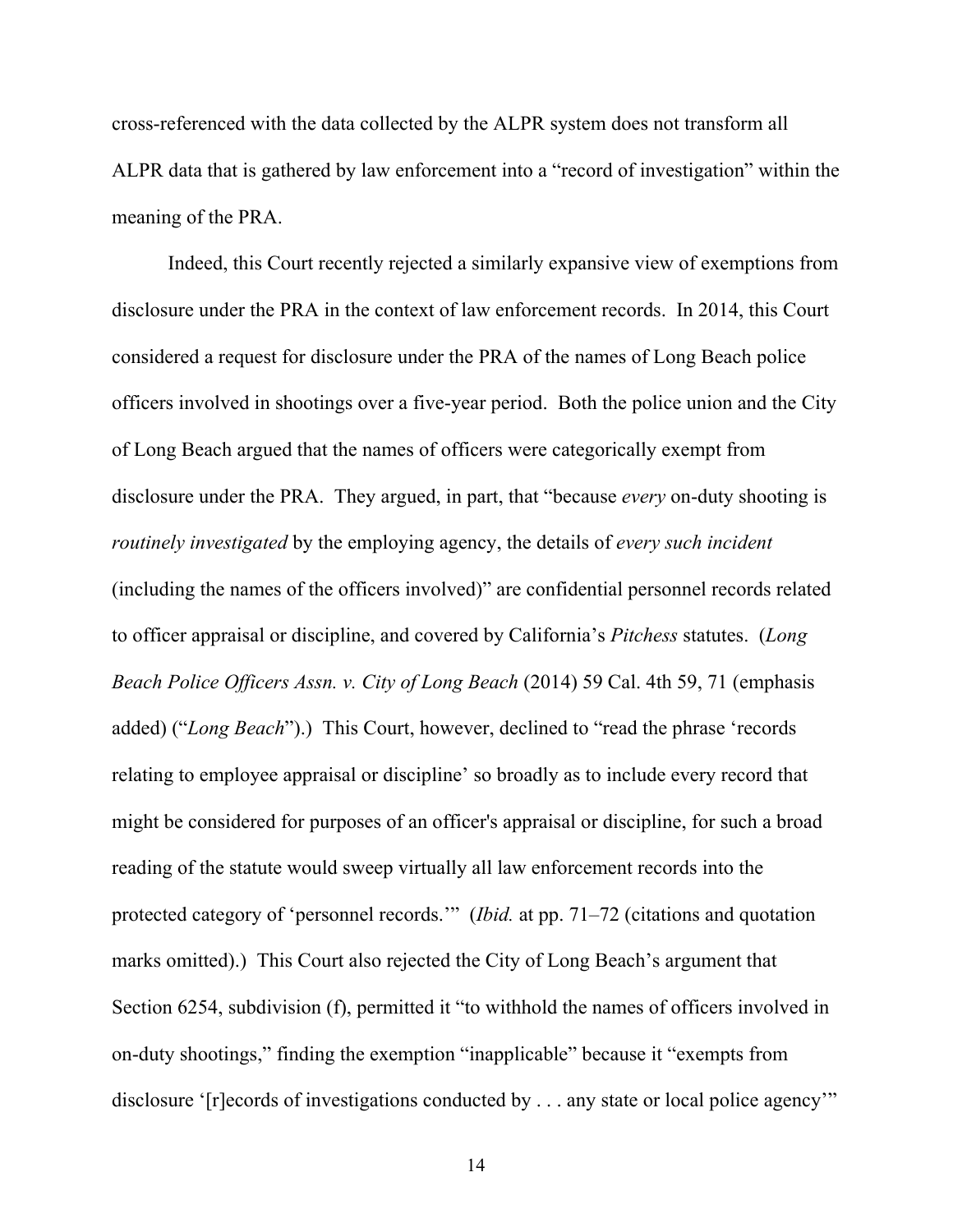and the request did not seek "the records of any administrative or criminal investigation . . . ." (*Ibid*. at p. 74.)

As in *Long Beach*, the Real Parties in Interest here argue for an extraordinarily broad interpretation of a statutory exemption from disclosure under the PRA that would sweep all records generated by a law enforcement agency's use of an ALPR system under the label "records of investigation." However, in order to "narrowly" construe the exemption set forth in Section 6254, subdivision (f), as required by the California Constitution, the Court of Appeal was obligated to interpret the terms "investigation" and "record of investigation" narrowly, and consistently with this Court's prior decisions. It failed to do so.

### **III. The Court of Appeal's decision is inconsistent with the prior decisions of this Court and with the statutory language of Section 6254, subdivision (f).**

## **a. The interpretation of Section 6254, subdivision (f), adopted by the Court of Appeal cannot be reconciled with prior case law.**

In *Haynie*, this Court distinguished records that are exempt under Section 6254, subdivision (f)—which "encompass only those investigations undertaken for the purpose of determining whether a violation of law may occur or has occurred"—from non-exempt records concerning "related to crime prevention and public safety that are unrelated to either civil or criminal investigations." (*Haynie*, *supra*, 26 Cal.4th at p. 1071.) In repudiating the notion that a record may be exempt from disclosure simply because it is related to "crime prevention and public safety," this Court in *Haynie* recognized that "to shield everything law enforcement officers do from disclosure" would defeat the purpose of the PRA. (*Ibid*.)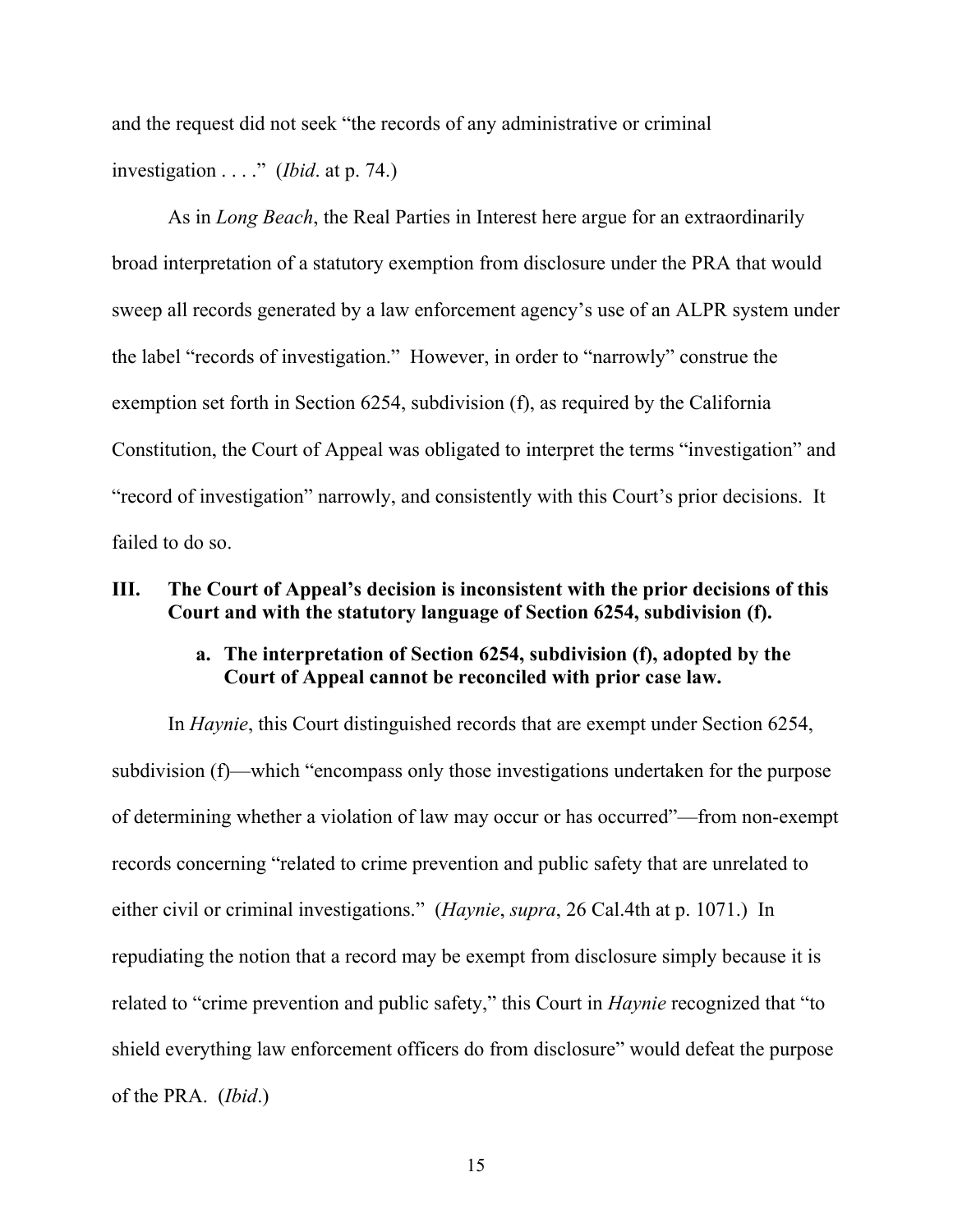Other decisions that preceded *Haynie* also support a narrow construction of Section 6254, subdivision (f). In *Uribe*, the Court of Appeal, Fourth Appellate District, considered the exemption for "investigatory files." (*Uribe v. Howie* (1971) 19 Cal.App.3d 194, 212–13 ("*Uribe*").) It concluded that under Section 6254, subdivision (f), "investigatory files" could be exempt from disclosure "*only* when the prospect of enforcement proceedings is *concrete and definite*." (*Ibid*. at p. 212, emphasis added.) Although the investigatory files exemption is distinct from the investigatory records exemption, the logic of *Uribe* is applicable here. Section 6254, subdivision (f), should not be read so as "to create a virtual carte blanche for the denial of public access to public records," because such a perverse result "could not have been the intent of the Legislature." (*Ibid*. at p. 213.)

Eleven years later, this Court rejected a similarly expansive reading of the "intelligence information" exemption in Section 6254, subdivision (f). (*See American Civil Liberties Union v. Deukmejian* (1982) 32 Cal.3d 440, 449 ("*Deukmejian*").) In *Deukmejian*, this Court refused to interpret that exemption to apply to "all information which is reasonably related to criminal activity," reasoning that such a broad construction of that exemption would "effectively exclude the law enforcement function of state and local governments from any public scrutiny under the [PRA], a result inconsistent with its fundamental purpose." (*Id*., quotation marks omitted.) *Haynie*, *Deukmejian*, and *Uribe* all make clear that an expansive reading of Section 6254, subdivision (f), like the one adopted by the Court of Appeal, below, conflicts with legislative intent and the language and purpose of the PRA.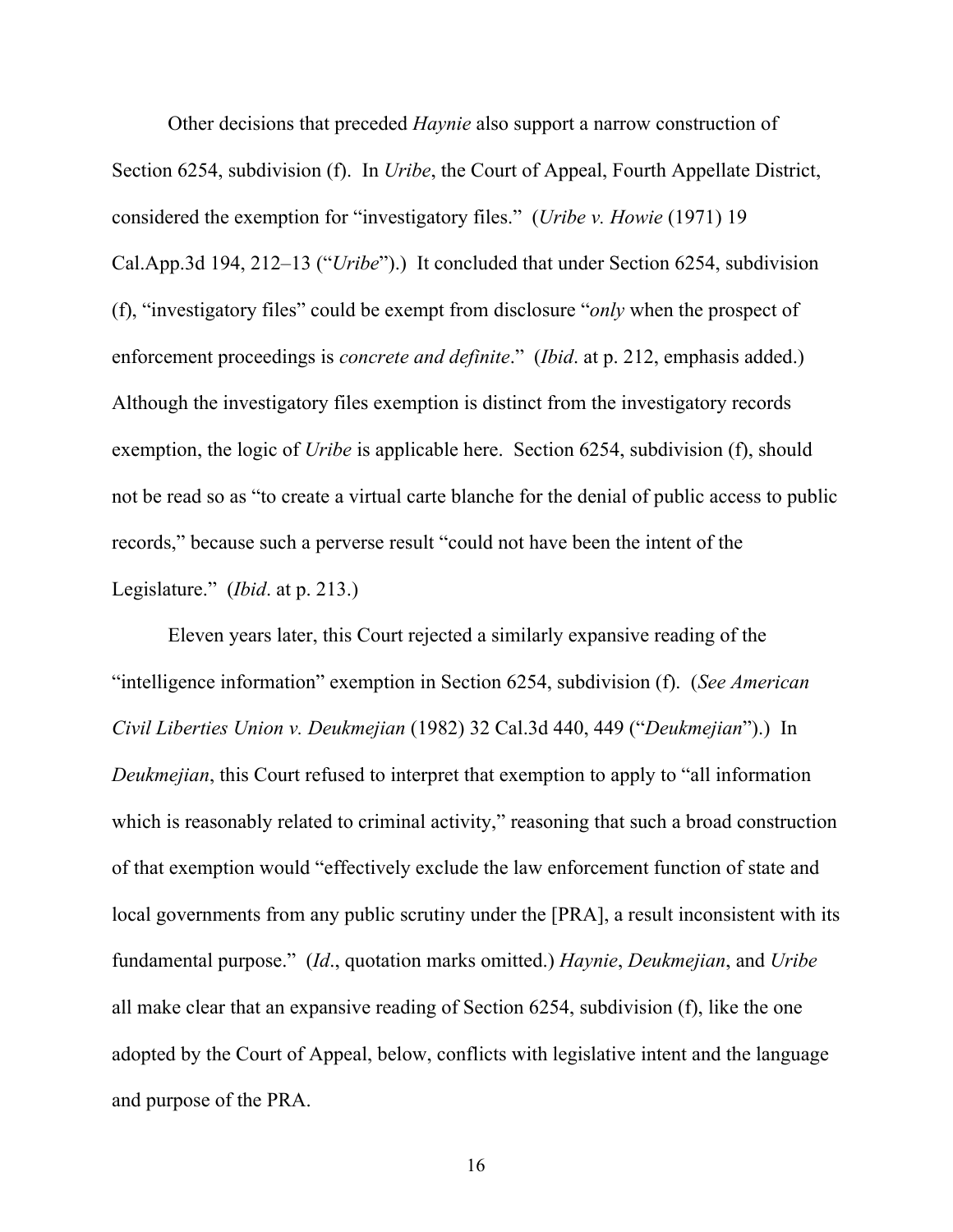Real Parties in Interest urge this Court, in essence, to disavow its prior decisions in *Haynie* and *Deukmejian* and unsettle this area of law by approving a definition of "records of investigation" that would exempt from public disclosure records of law enforcement activities and practices that are, in fact, untethered to any specific criminal investigation. The City of Los Angeles, for example, argues that the term "investigation" recognizes "no distinction between inquiries into a specific complaint and observation of a public place." (City Ans. at 15). Similarly, it claims that all observations of patrol officers walking the beat are "records of investigation" if those officers have been told to be on the lookout for a stolen vehicle. (*Ibid.*) In addition to obliterating the distinction between investigative work and the crime prevention and public safety work performed by law enforcement that was recognized by this Court in *Haynie*, *supra*, 26 Cal.4th at p. 1071, these arguments ignore the plain meaning of the word "investigation." Indeed, even Real Parties in Interest are unable to reconcile their exceptionally broad reading of the PRA's investigatory records exemption with the ordinary understanding of what constitutes an "investigation": a probe or inquiry into a specific crime to identify, for example, those who may be responsible, or of a specific incident to determine if a crime has occurred. The City asserts, for example, that an "investigation" exists when police scrutinize individuals who may have been present at a particular crime scene. (*Ibid.* at 3.) *Amici* agree that would qualify as an "investigation." And it is entirely distinguishable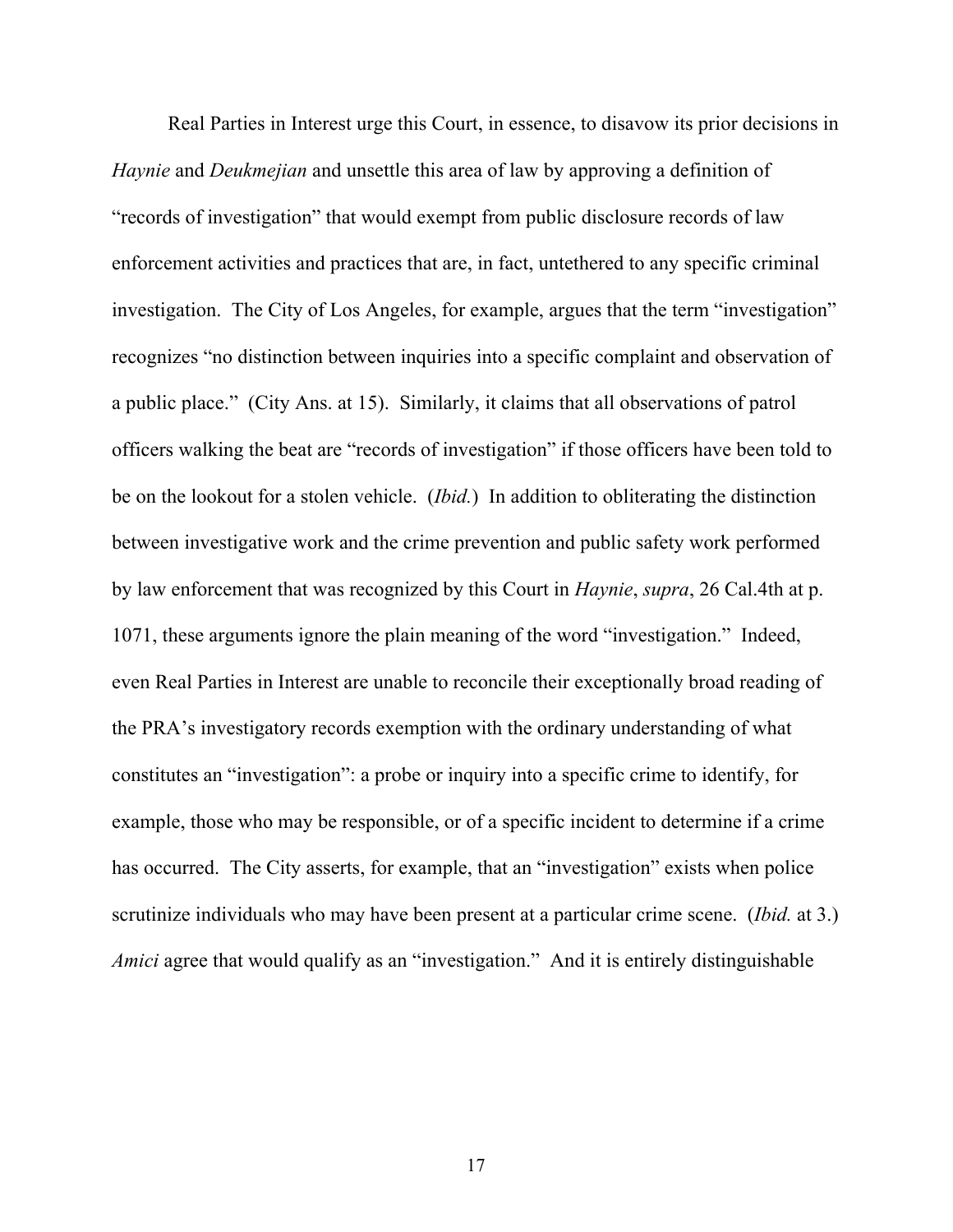from the City's routine, automatic, and comprehensive collection of license plate data using an ALPR system. $3$ 

# **b. A broad definition of "investigation" contravenes the statutory language of Section 6254, subdivision (f).**

The statutory language of Section 6254, subdivision (f), on its face, also supports a definition of "investigation" that is far narrower than the one adopted by the Court of Appeal. State and local law enforcement agencies must make public, among other things, the following information about records that are exempt from disclosure under that provision—"except to the extent that disclosure of a particular item of information would endanger the safety of a person involved in an investigation or would endanger the successful completion of the investigation or a related investigation":

[T]o the extent the information regarding crimes alleged or committed or any other incident investigated is recorded, the time, date, and location of occurrence, the time and date of the report, the name and age of the victim, the factual circumstances surrounding the crime or incident, and a general description of any injuries, property, or weapons involved. . . .

(Gov't Code, § 6254(f)(2).)

Any interpretation of the term "investigation" for purposes of construing the scope

of the PRA's exemption for "records of investigation" should take into account the

<sup>&</sup>lt;sup>3</sup> Notably, Real Parties in Interest have not supplied basic information concerning how frequently ALPR data is used to provide "investigative leads" that "help" law enforcement "solve" particular crimes like those cited as examples in their brief. (*Ibid.* at 6 n.9.) In fact, Petitioners argue—and Real Parties in Interest do not dispute—that only a tiny fraction, reportedly less than one percent, of all ALPR scans result in "hits." Thus, not only is the data at issue here not generated in connection with an investigation into any specific crime, it is also undisputed that such data is only seldom used later in connection with a criminal investigation.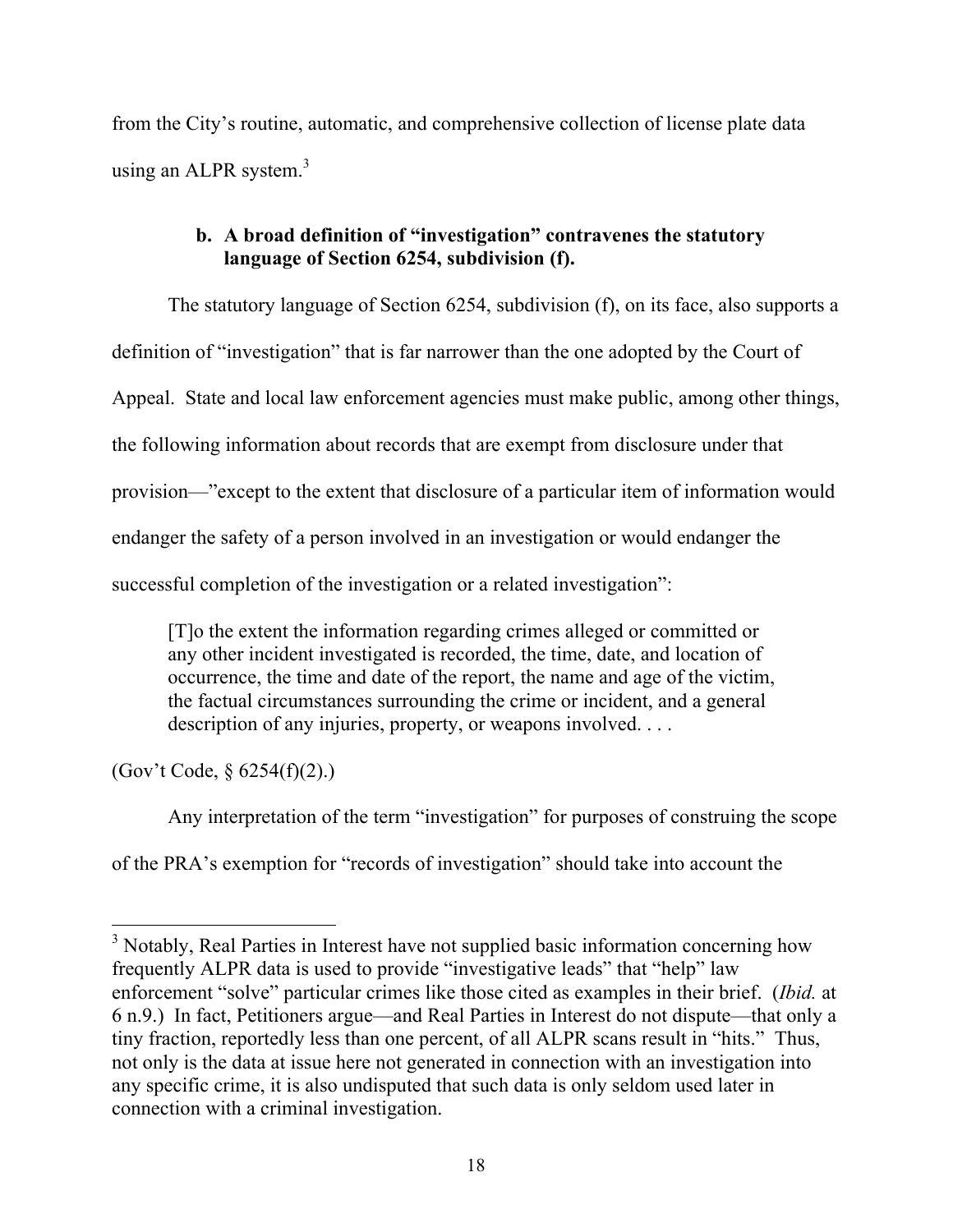specific characteristics of an "investigation" that are outlined in Section 6254, subdivision (f)(2). Specifically, this provision anticipates the "completion of the investigation or a related investigation," an objective that cannot reasonably be fulfilled if the definition of "investigation" encompasses ongoing, general efforts by law enforcement to "scan<sup>[]</sup> every car in view." (*ACLU*, *supra*, at p. 684.) In addition, the PRA's reference to specific information about "crimes alleged or committed or any other incident investigated" further supports interpreting the term "investigation" to mean the targeted investigation of a specific crime or reported incident. (Gov't Code, §  $6254(f)(2)$ .) In sum, the statutory language does not support the expansive, vague definition of "investigation" urged by Real Parties in Interest, and relied upon by the Court of Appeal, below.

### **CONCLUSION**

For the foregoing reasons, *Amici* urge this Court to reverse and vacate the decision of the Court of Appeal.

> */s/ Katie Townsend* Katie Townsend (SBN 254321) THE REPORTERS COMMITTEE FOR FREEDOM OF THE PRESS 1156 15th St. NW, Suite 1250 Washington, DC 20005 Phone: 202.795.9300 Facsimile: 202.795.9310 Email: ktownsend@rcfp.org *Counsel of Record for Amici Curiae*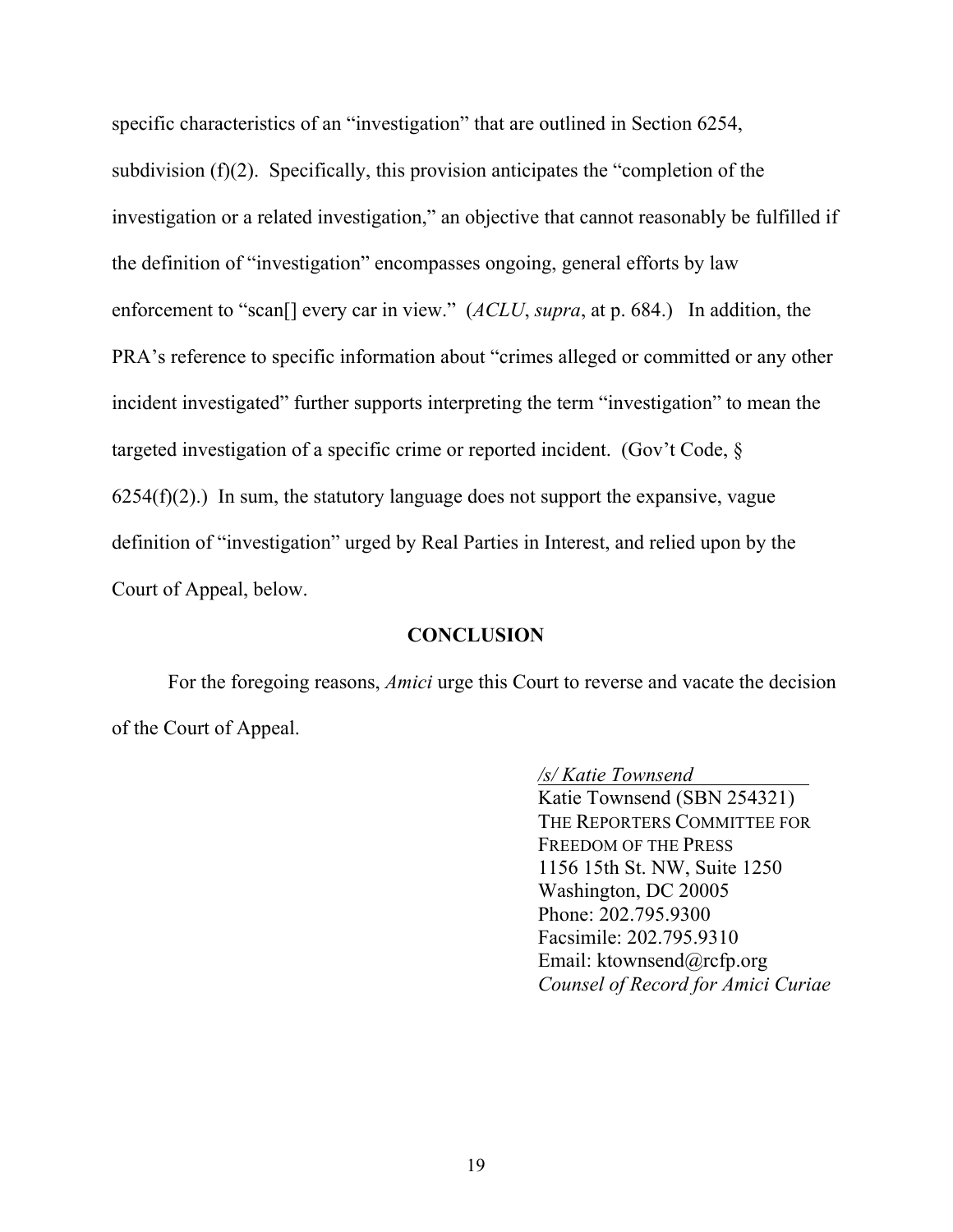# **CERTIFICATE OF WORD COUNT**

Pursuant to Rule 8.204(c) of the California Rules of Court, I hereby certify that the attached Amicus Curiae Brief is produced using 13-point Roman type, including footnotes, and contains 5,041 words. I have relied on the word count function of the computer program used to prepare this brief.

Dated: May 4, 2016 */s/ Katie Townsend Counsel of Record for Amici Curiae*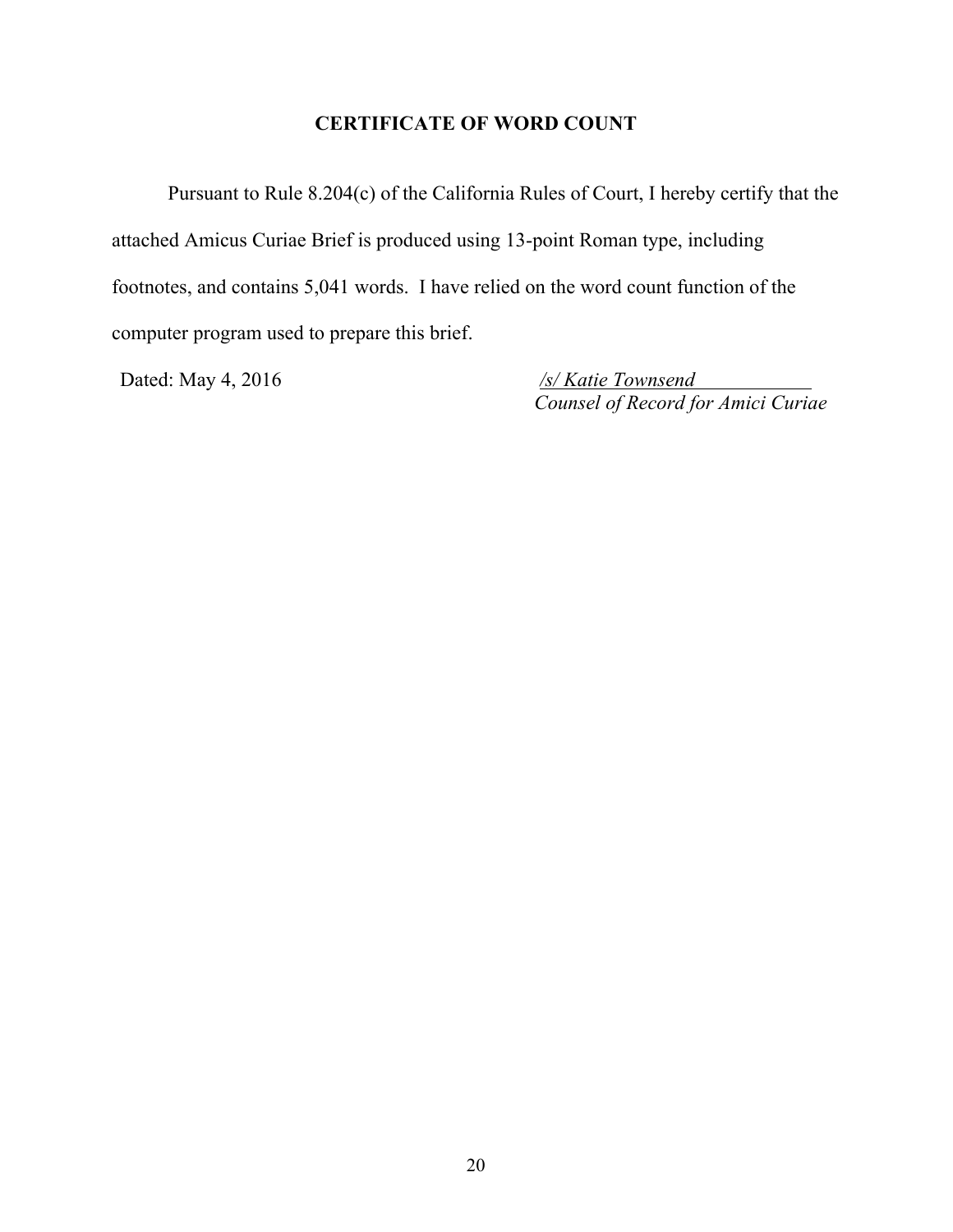### **DECLARATION OF SERVICE**

I, Hannah Bloch-Wehba, do hereby affirm that I am, and was at the time of service mentioned hereafter, at least 18 years of age and not a party to the above-captioned action. My business address is 1156 15th Street NW, Suite 1250, Washington, D.C. 20005. I am a citizen of the United States and am employed in Washington, District of Columbia.

On May 4, 2016, I served the foregoing documents: **Application for Leave to** 

### **File Amici Curiae Brief and Amici Curiae Brief of the Reporters Committee for**

## **Freedom of the Press and 12 Media Organizations in Support of Petitioners,** upon

the parties in this action by placing true and correct copies thereof in sealed envelopes

addressed to the following persons:

Clerk of the Court CALIFORNIA SUPREME COURT 350 McAllister Street, Room 1295 San Francisco, California 94102 (Original and 8 copies)

Peter Bibring Catherine A. Wagner ACLU FOUNDATION OF SOUTHERN CALIFORNIA 1313 West Eighth Street Los Angeles, CA 90017 *Attorneys for Petitioner: ACLU Foundation of Southern California*

Jennifer Ann Lynch ELECTRONIC FRONTIER FOUNDATION 815 Eddy Street San Francisco, CA 94109 *Attorney for Petitioner: Electronic Frontier Foundation* Frederick Bennett Superior Court of Los Angeles County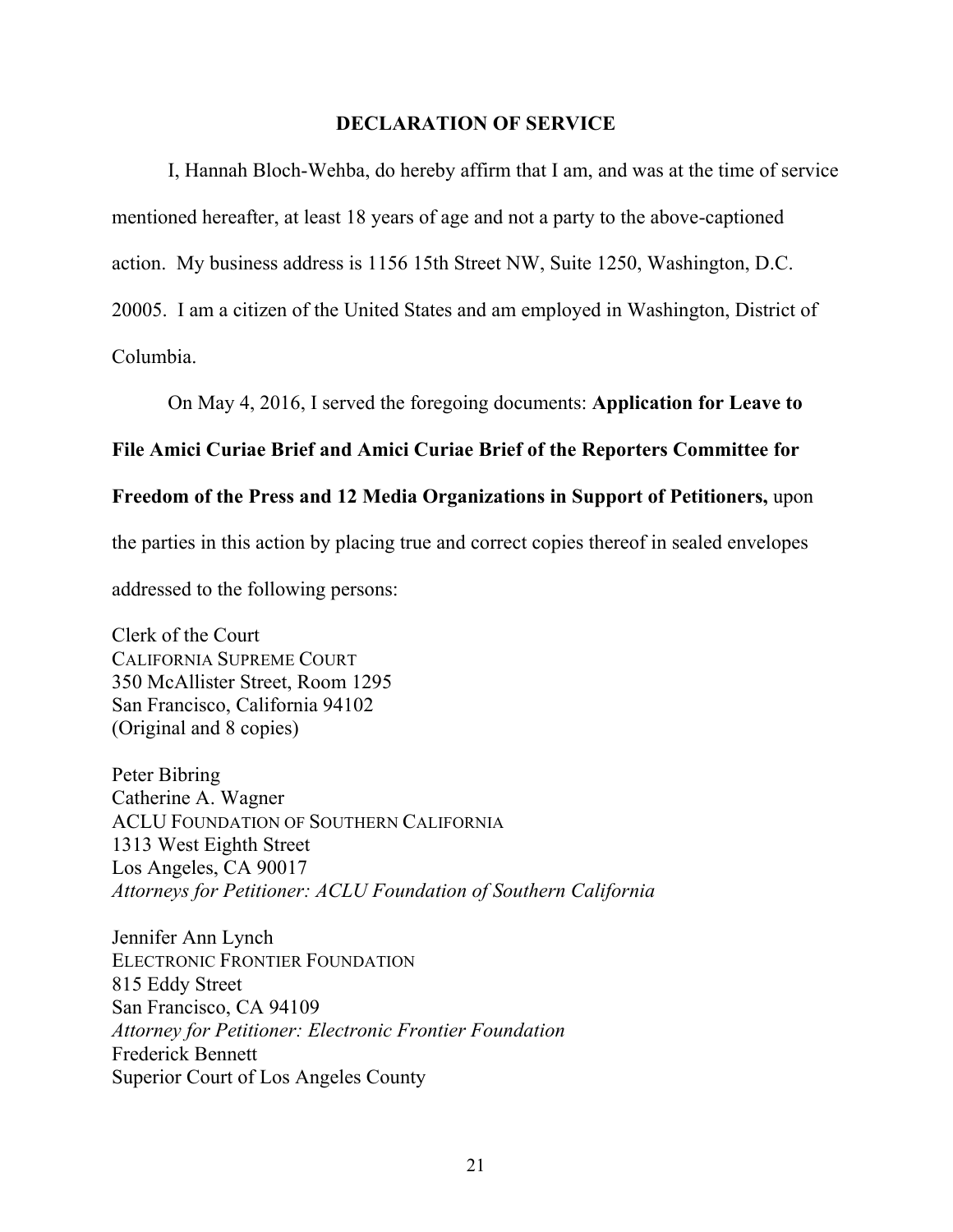111 North Hill Street, Room 546 Los Angeles, CA *Attorney for Respondent: Superior Court of Los Angeles County*

Los Angeles County Superior Court Stanley Mosk Courthouse Honorable James C. Chalfant 111 North Hill Street, Dept. 85 Los Angeles, CA 90012

Court of Appeal of California Second Appellate District Division Three Ronald Reagan State Building 300 S. Spring Street 2nd Floor, North Tower Los Angeles, CA 90013

Tomas A. Guterres Eric Brown James Christopher Jardin COLLINS COLLINS MUIR & STEWART, LLP 1100 El Centro Street South Pasadena, CA 91030 *Attorneys for Real Parties in Interest County of Los Angeles*

Heather Leigh Aubry, Deputy City Attorney Lisa S. Berger Los Angeles City Attorney's Office 200 North Main Street 800 City Hall East Los Angeles, CA 90012 *Attorneys for Real Parties in Interest: City of Los Angeles and Los Angeles Police Department*

James R. Wheaton Cherokee D.M. Melton First Amendment Project 1736 Franklin Street, 9th Floor Oakland, CA 94612 *Attorneys for Amicus Curiae: Northern California Chapter of Society of Professional Journalists*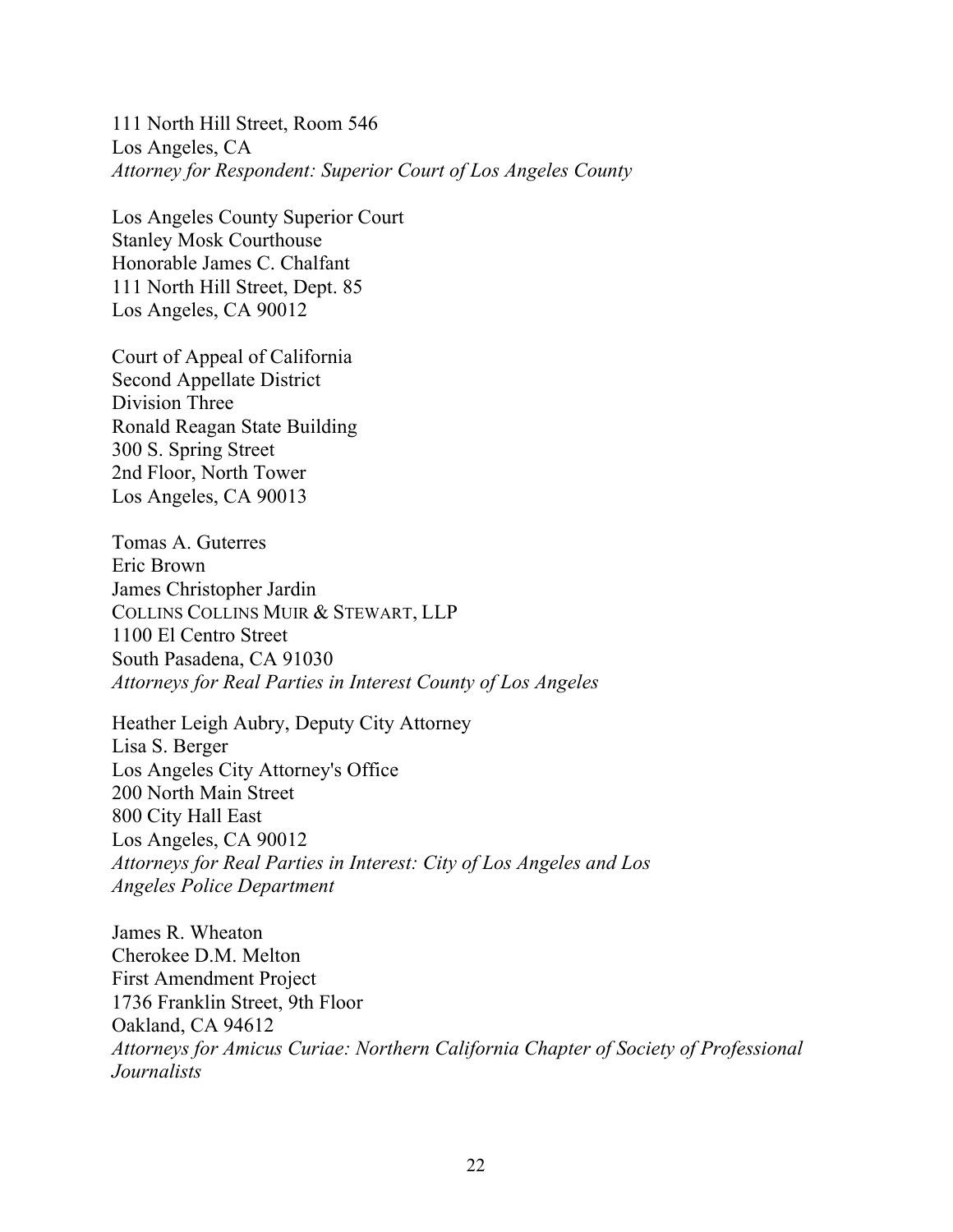Martin J. Mayer James Touchstone Deborah Pernice-Knefel Jones & Mayer 3777 No. Harbor Boulevard Fullerton, CA 92835 *Attorneys for Amici Curiae: California State Sheriffs' Association, California Police Chiefs' Association, and the California Peace Officers' Association*

I deposited the sealed envelopes with the United States Postal Service, with postage thereon fully prepaid. I am a resident of the county where the mailing occurred. The envelope was placed in the mail at Washington, District of Columbia.

I declare under penalty of perjury that the foregoing is true and correct and that this document was executed on May 4, 2016.

> By: */s/ Hannah Bloch-Wehba* Hannah Bloch-Wehba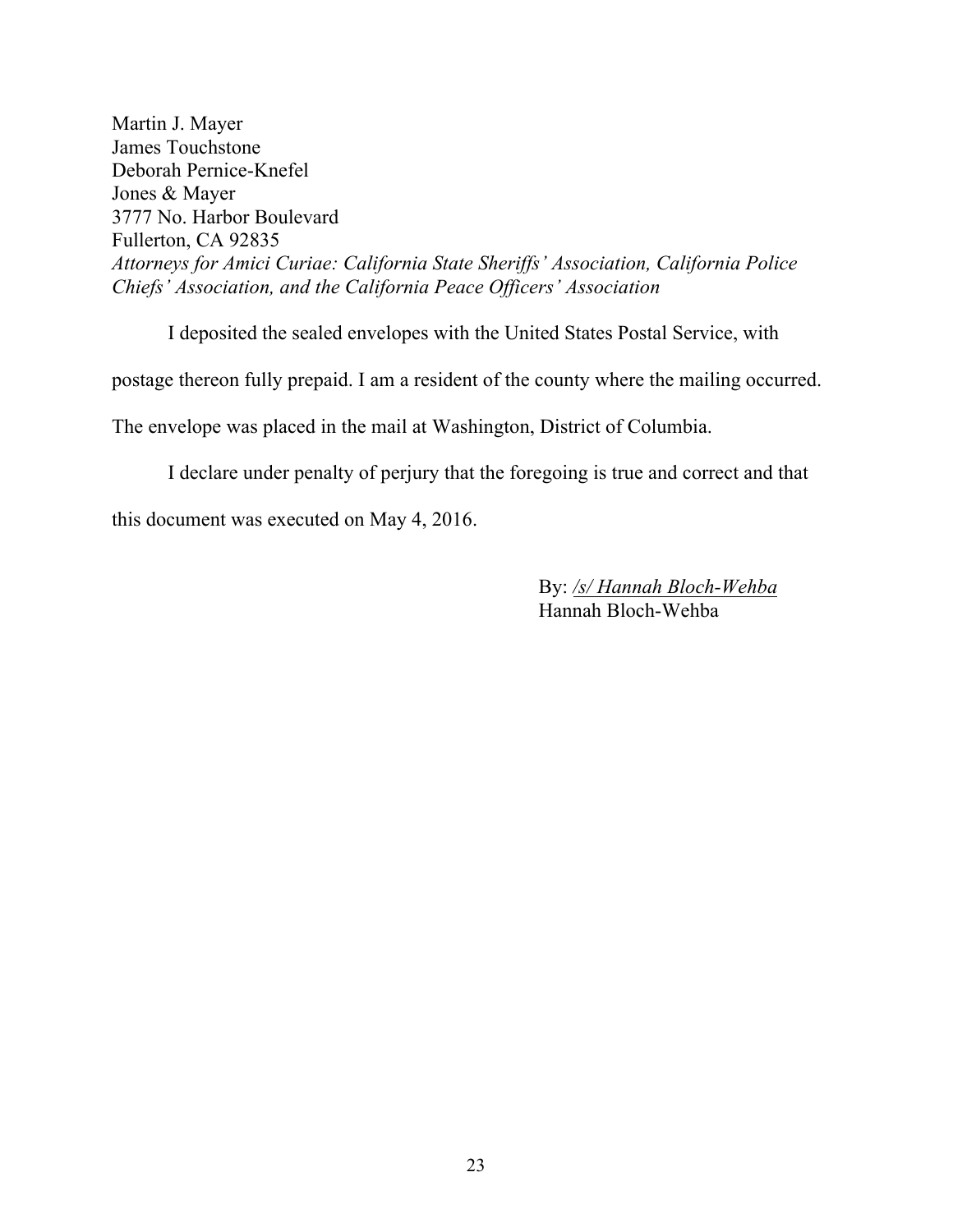#### **APPENDIX A**

Kevin M. Goldberg Fletcher, Heald & Hildreth, PLC 1300 N. 17th St., 11th Floor Arlington, VA 22209 *Counsel for American Society of News Editors* and *Association of Alternative Newsmedia*

Jim Ewert General Counsel California Newspaper Publishers Association 2000 O Street, Suite 120 Sacramento, California 95811

Terry Francke General Counsel Californians Aware 2218 Homewood Way Carmichael, CA 95608

Judy Alexander Chief Legal Counsel The Center for Investigative Reporting 2302 Bobcat Trail Soquel, CA 95073

Peter Scheer First Amendment Coalition 534 Fourth St., Suite B San Rafael, CA 94901

Jeffrey Glasser Senior Counsel Tribune Company 202 West First Street Los Angeles, CA 90012 *Counsel for Los Angeles Times Communications LLC*

Juan Cornejo The McClatchy Company 2100 Q Street Sacramento, CA 95816